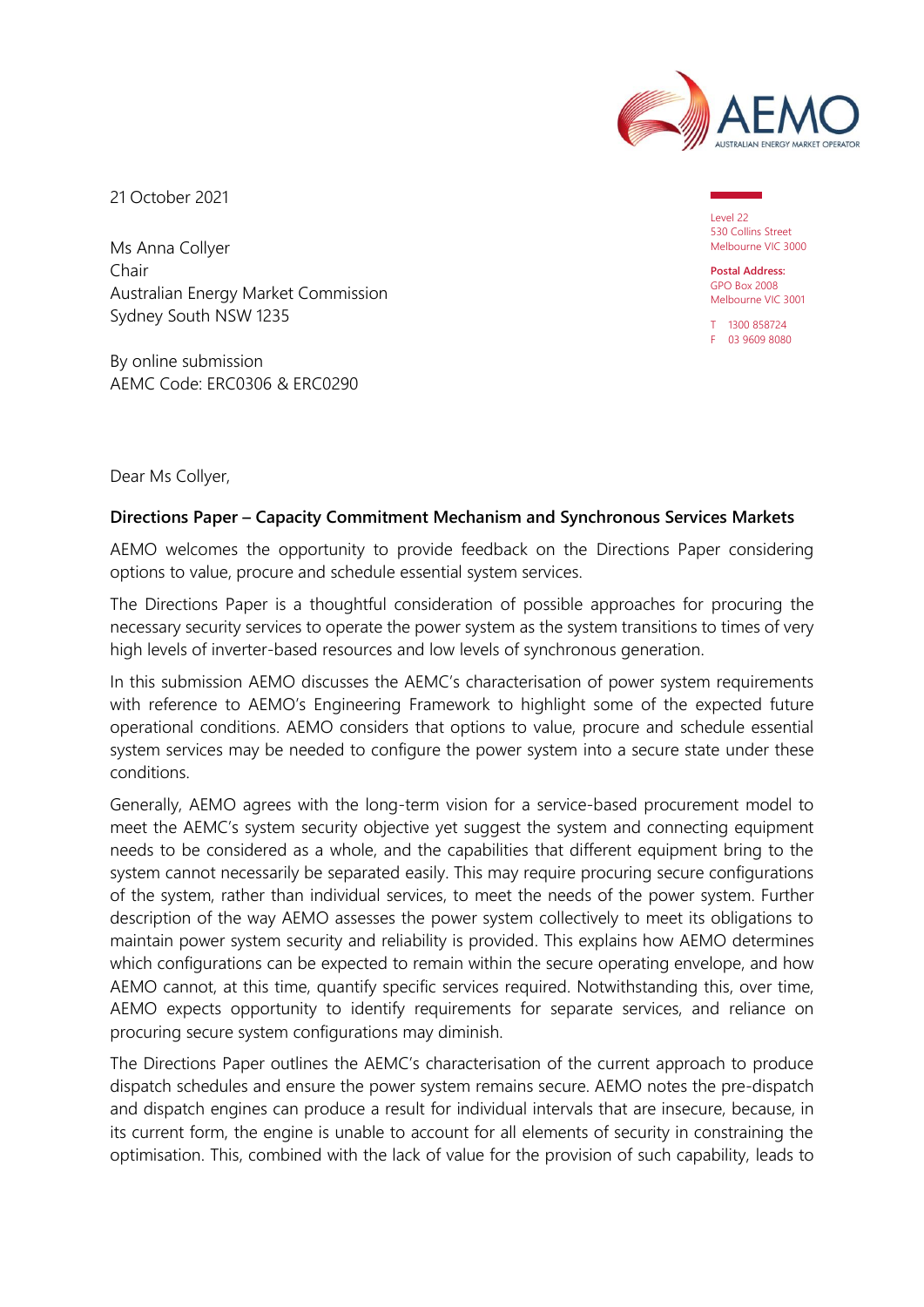an inability for participants to schedule generators to manage the full range of power system requirements needed for secure operation. AEMO's submission notes the ideal solution would be to include the security constraints in dispatch and institute requirements for dispatch of the security service, including bid-based clearing of these services, where it is feasible to do so. Absent this, AEMO suggests it preferable for trading to always be based on a secure calculation, so when pre-dispatch is run, the price and dispatch results for each interval represent a secure dispatch. Trading is unlikely to reach a competitive equilibrium without doing this, because the trading is based on a false assumption the system is secure and may see pre-dispatch trade in and out of security towards real-time.

As such, AEMO agrees with the Commission's recommendation of the NMAS approach. AEMO does not consider a MAS approach alone is practical nor feasible as a market-based means for procuring secure system configurations (what the AEMC has termed procurement of "system security support services"). To address the underlying problem, procurement of "system security support services" needs to account for valuing and scheduling the configuration of units to provide capability that is not energy or FCAS, producing secure results. Given the nature of the underlying requirements, the formulation of the pre-dispatch and dispatch engine, and the interaction of the broader pre-dispatch ecosystem, AEMO does not consider a MAS approach is suitable at this time.

The AEMC identified challenges for both the linear and binary MAS approaches, such as the potential for partial commitment, time to optimise, and ability to determine a price for the services. AEMO considers considerable effort will be required to overcome these before a MAS can deliver a secure dispatch. Further, AEMO is concerned that, even where these can be overcome, because the MAS approach represents trading in security services up until real-time, it may be unable to be relied on for secure operation and alternative options may be required through the transition as experience develops.

For these reasons, AEMO suggests it would be preferable to prioritise consideration of the NMAS approach. Further development of the MAS approach in parallel is likely to take considerable resources which will hamper the development of an NMAS solution. The NMAS approach is preferable to provide a market-based means for procurement of secure configurations of the system. The NMAS approach allows for the incorporation of constraints that can represent a greater range of power system requirements, commits resources ahead of time such that predispatch can then solve on a secure basis, and allows for inter-temporal optimisation where this can benefit the overall efficiency of the solution. The NMAS approach also allows for operational scheduling of resources that have been contracted to provide services to support the operation of the network, such as system strength under the evolved framework, and complementary operational procurement where this is required, particularly for planned and unplanned outages.

AEMO suggests market transparency would improve under the NMAS approach because it allows trading to be based on a secure system. The NMAS approach runs an optimisation ahead on nonbinding energy offers and schedules the security services. It is inescapable this may result in too much of the security service or too little when rebidding subsequently occurs, but this is no different to when a participant commits a unit and hindsight implies that decision to be wrong.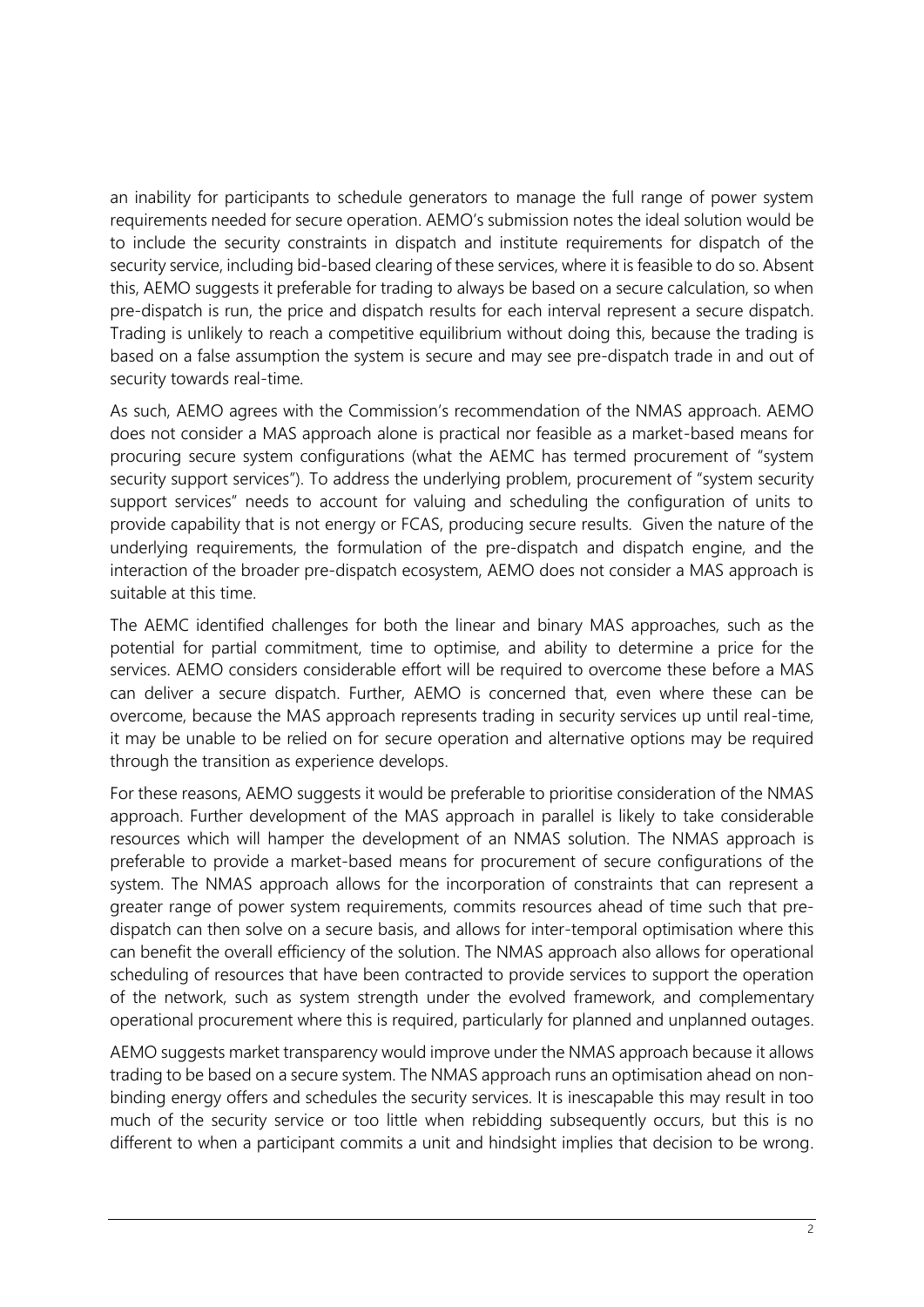Further, the alternatives are waiting to schedule the service and trading on an insecure predispatch, (like we do today); making all energy offers binding and prohibiting further rebidding; or lastly trading in security, under the MAS approach. The first two alternatives would reduce transparency and therefore trading efficiency, and the last may also, if implemented poorly. AEMO notes producing the NMAS schedule ahead of time may introduce inefficiencies due to differences between the ahead-schedule and the real-time dispatch, and looks forward to working with the AEMC to minimise these.

AEMO has considered the AEMC's view the implementation of either the MAS or NMAS approaches should ultimately transition to procuring unbundled system services. A market-based means for procurement of configurations appears a good way of learning to operate under new conditions, providing an additional tool for the market to meet the needs of secure system operation. AEMO considers it may be far easier to introduce such a tool than immediately proceeding with separating services and defining markets. AEMO would suggest developing MAS options may be so difficult it may exacerbate the scarcity of and slow the development of security services. AEMO believes the MAS approach would be an ideal solution where a service can be specifically quantified, numerous participants can compete, and it is possible to linearise the demand for the service. Yet given the range of security requirements, AEMO would suggest priority should be given to acquiring all requirements together through secure configurations by way of the NMAS approach, and then further consideration can be given to unbundling other services using linear approximations, for example for inertia, in the future. AEMO supports the NMAS approach as a stepping-stone to more optimized MAS approach based on the experience gained based on NMAS approach.

AEMO agrees with the AEMC's list of issues to be addressed and considers an important step will be to develop an end-to-end straw design of the approach. This should consider the design elements of the mechanism, how it will interact with the pre-dispatch and dispatch ecosystem, and the interactions with other existing and evolving frameworks of the NEM.

AEMO highlights the reforms considered in these rule changes form part of the ESB's NEM2025 program. This is a large program of work, which will involve significant regulatory and IT change for both market bodies and industry participants. AEMO completed a preliminary assessment of the changes required to market systems to deliver the reform agenda. This identified an opportunity to strategically sequence the IT change program for AEMO and for participants. Further work is underway to unpack and consult with industry on a roadmap to deliver the reform in an integrated, cost effective, and timely manner.

AEMO provides a comprehensive set of responses to the questions the AEMC have set out in their Directions paper in the attached appendix and looks forward to continuing to collaborate with the AEMC on these changes.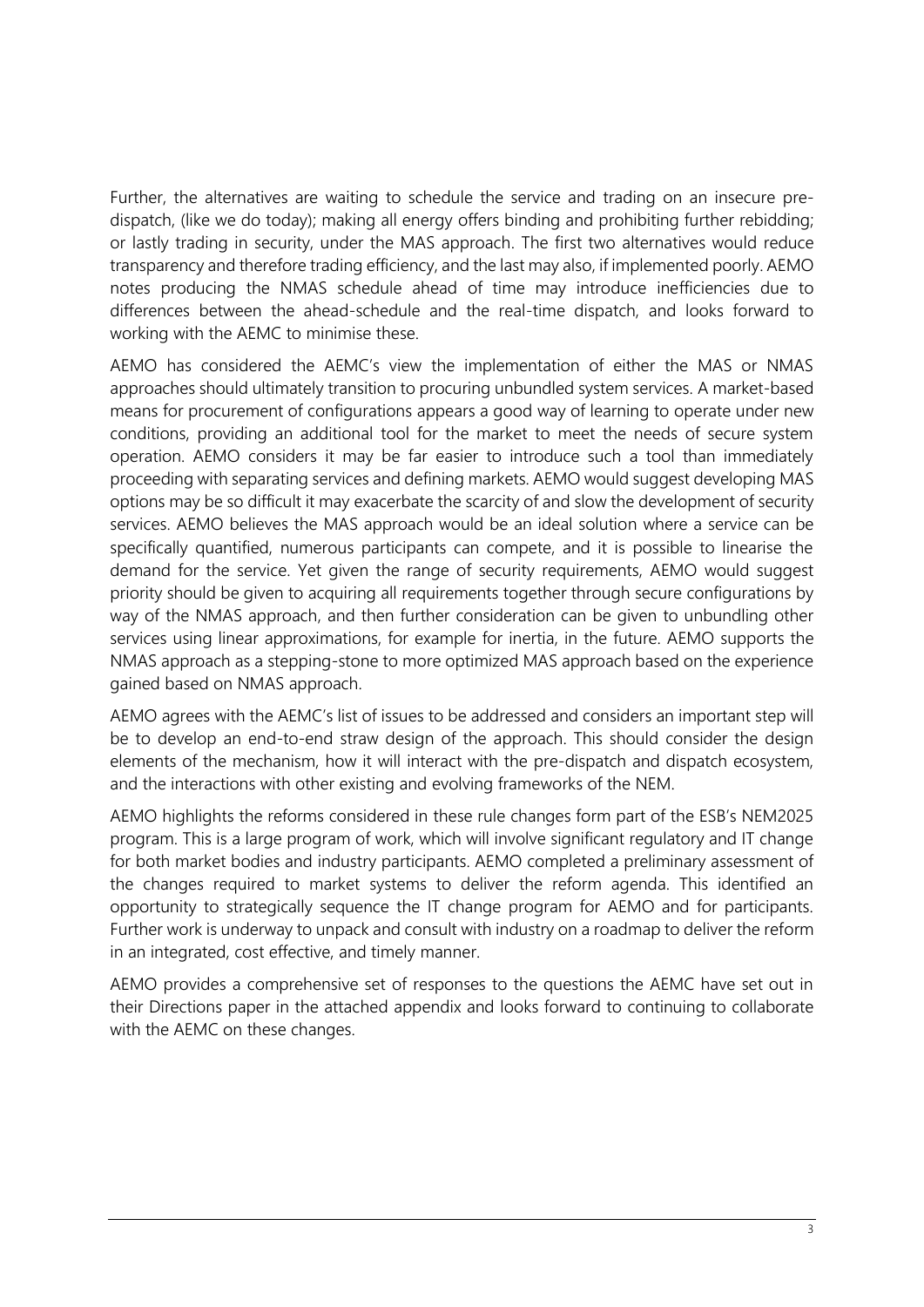Should you wish to discuss any of the matters raised in this submission, please contact Kevin Ly, Group Manager Regulation on [kevin.ly@aemo.com.au.](mailto:kevin.ly@aemo.com.au)

Yours sincerely

Tony Cloff

Tony Chappel **Chief External Affairs Officer**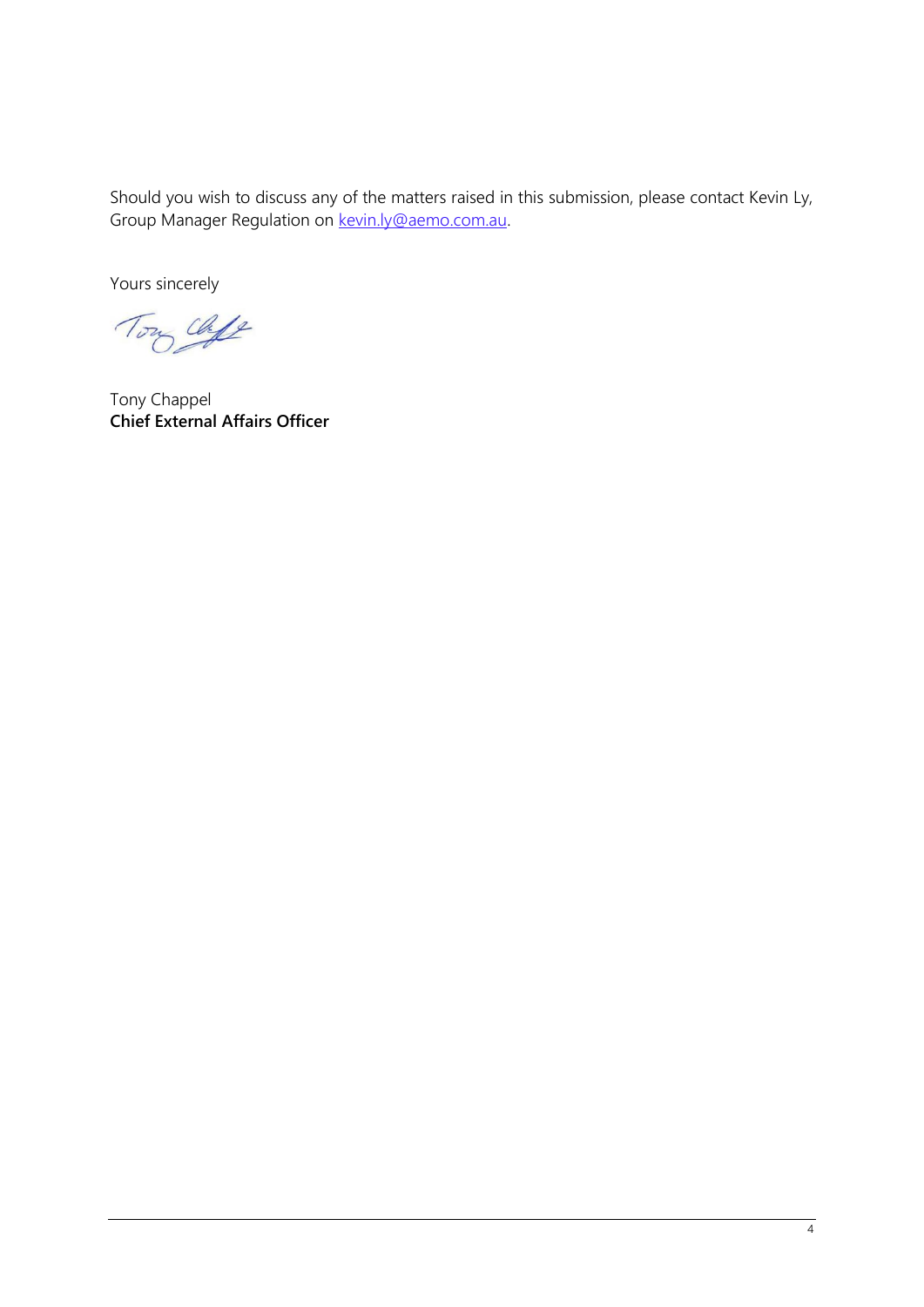

1. Consultation Questions

AEMO responds to the questions posed by the AEMC in this appendix.

1.1. Question 1.1 What do stakeholders think of the characterisation of power system requirements as described above?

AEMO broadly agrees with the AEMC's characterisation and in responding to this question seeks to provide additional information and context from the perspective of the system operator.

This background expands on the problem statement of the AEMC to aid stakeholders' understanding of the physical characteristics of the transitioning system and explains activities underway by AEMO to maintain system security in real-time, through the transition, and into the future.

We cover a summary of the Engineering Framework, the way in which AEMO determines the secure operating envelope, and discuss the potential gaps which may emerge between the evolved system strength framework and what is required operationally. The AEMC has presented an in-depth discussion of the changing generation mix being observed in the NEM, so we do not seek to recreate that discussion but rather further the discussion on the implications for the transitioning system.

### *The NEM Engineering Framework*

As the AEMC references, AEMO has initiated the NEM Engineering Framework<sup>1</sup> (Engineering Framework) as a vehicle to deliver a roadmap to enable a secure and efficient energy transition. The Engineering Framework is a toolkit to define the full range of operational, technical, and engineering requirements needed to facilitate an orderly transition to a secure and efficient future NEM system. The intent of the Engineering Framework is to:

- Determine future operating conditions for the NEM power system with industry.
- Consolidate a common view of the current work underway across industry to adapt the power system and existing avenues for engagement.
- Collaborate on identifying where increased industry focus is needed to bridge the gap between current work and future operating conditions.

The Engineering Framework takes a holistic view of the changing characteristics of the energy system to help facilitate an orderly transition of the NEM. Through the Engineering Framework, AEMO aims to work with energy market bodies and industry to co-ordinate and harness the capability and knowledge of all to enable a smooth transition. The Engineering Framework maps current activities to the actions necessary to enable design and operation of a secure and efficient system. AEMO will collaborate with stakeholders to integrate and coordinate prioritised actions across a variety of industry workplans, both existing and new. These workplans are set based on complex regulatory and commercial frameworks and will in many cases include activities beyond

<sup>&</sup>lt;sup>1</sup> Further information about the Engineering Framework can be found on AEMO's website: [https://aemo.com.au/en/initiatives/major](https://aemo.com.au/en/initiatives/major-programs/engineering-framework)[programs/engineering-framework.](https://aemo.com.au/en/initiatives/major-programs/engineering-framework)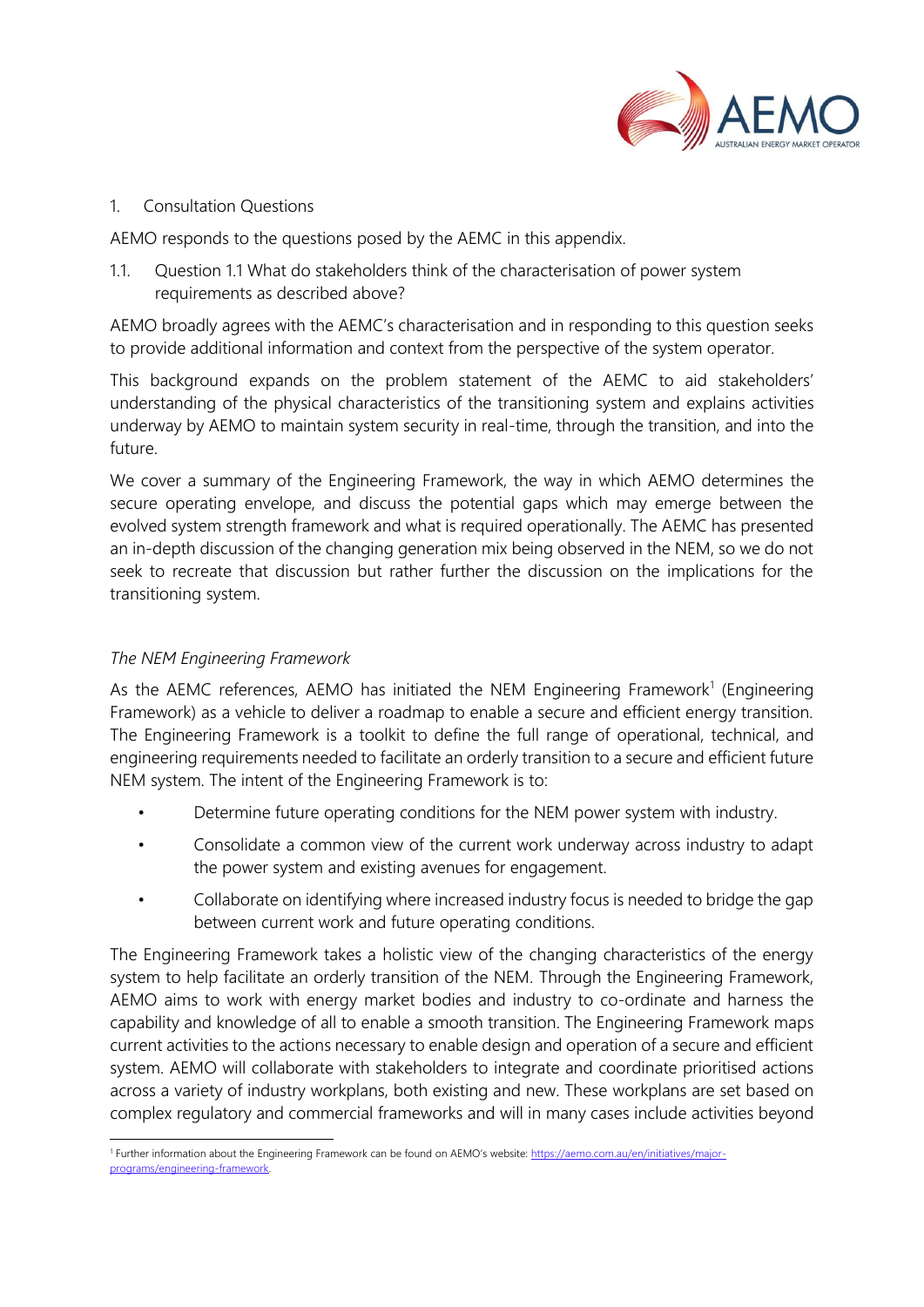those identified by the Engineering Framework alone. The Engineering Framework will initiate additional workplans where priority actions are not covered elsewhere.

#### *Operational conditions of the transitioning and future NEM*

The NEM could reach up to 100% instantaneous renewable penetration availability by 2025 if current trends continue. This will see new operational conditions emerge, such as the system being dominated by inverter-based resources at times, and shifting to one that may be dominated by synchronous generators at others. The power system must be able to operate securely and efficiently under both these periods, and during the transition between them. Figure 1 highlights a possible day in the next five to 10 years, with a shifting generation mix over the course of the day. There is a high variable renewable energy (VRE) generation in the daytime period, with storage utilising excess generation, whereas in the evening and night time period VRE generation is much lower, with storage and thermal plants turning on to cover the change.



*Figure 1: Source: NEM Engineering Framework, Operational Conditions Summary. Shifting generation mix in a region over a possible day in the next five to 10 years.*

In July 2021, AEMO published a report summarising the operational conditions<sup>2</sup> to be used to help industry prepare for a secure and efficient transition, to support the work of the Engineering Framework. These conditions were identified through collaboration with industry and represent

<sup>&</sup>lt;sup>2</sup> NEM Engineering Framework: Operational Conditions Summary, July 2021, https://aemo.com.au/-/media/files/initiatives/engineeringframework/2021/nem-engineering-framework-july-2021-report.pdf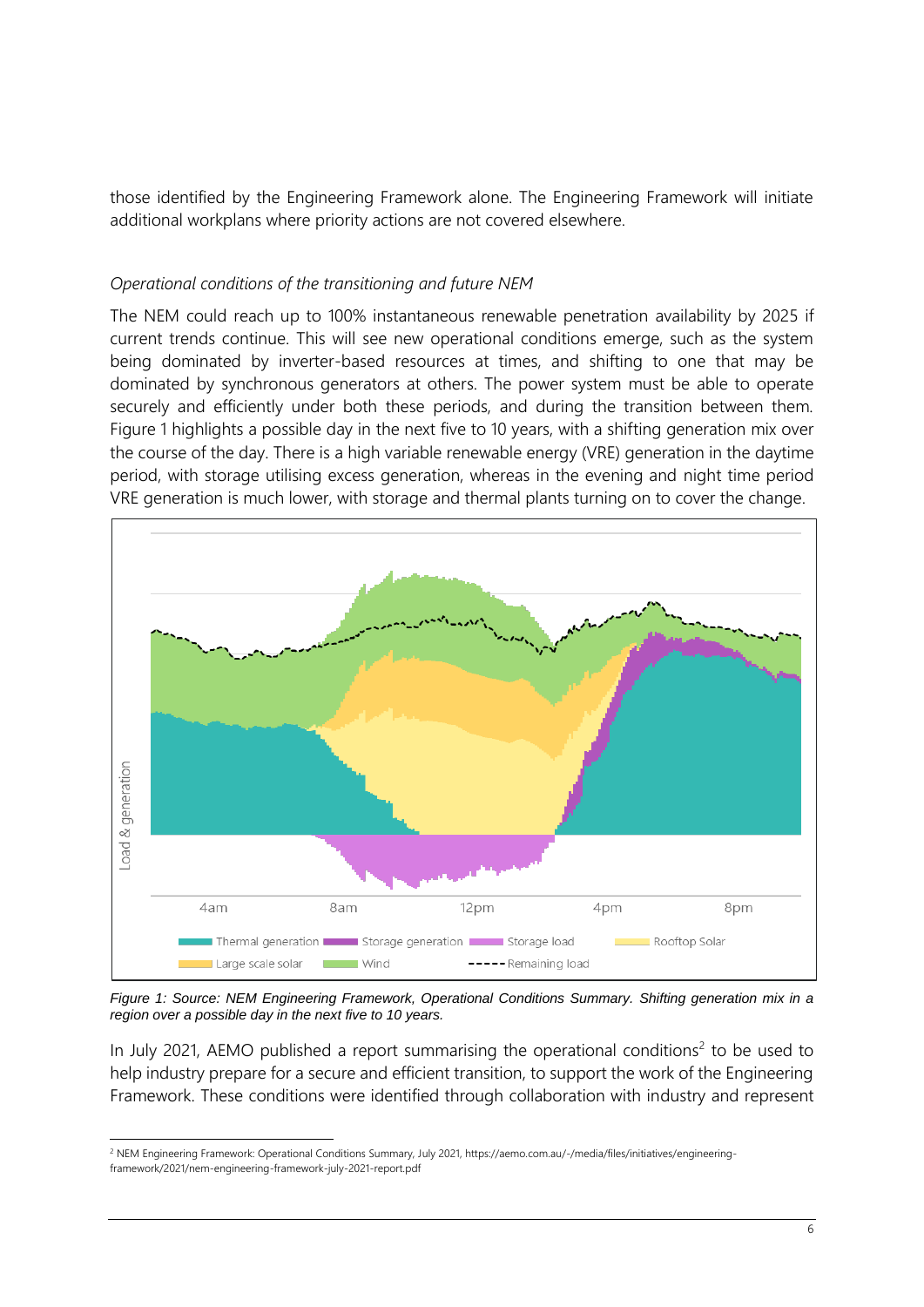the future generation mix and loading combinations that are expected to be seen in the NEM. These have been identified as the most important conditions to plan for given the expectation that these, or some combination of these, are likely to occur in the near future. The following six conditions were identified as the set that would assist in assessing the preparedness of the NEM to operate securely in future potential conditions.



*Figure 2: NEM Engineering Framework, Operational Conditions Summary*

The eventual realisation of these conditions will then depend on whether it is efficient, cost effective and in the long-term interests of consumers to securely operate in those conditions. If that is the case, the ability of the system to operate in these conditions will also be driven by whether the appropriate physical and market frameworks are in place to enable this to occur.

The Engineering Framework is currently assessing the gaps associated with operating in the identified conditions. Preliminary analysis has highlighted potential gaps associated with adequate service definition and provision and whether the system will effectively schedule and coordinate to remain secure through these conditions. At a high level, those that are relevant to the discussion of a mechanism for operational procurement and scheduling of resources for a secure power system include:

The ability to look ahead and co-ordinate for the provision of all power system requirements, understanding how the system is expected to be configured, including the status of various assets on the system (including, for example, commitment status, energy reserves, inverter configuration) and what services they can be expected to deliver based on the prevailing conditions. This understanding of the future and real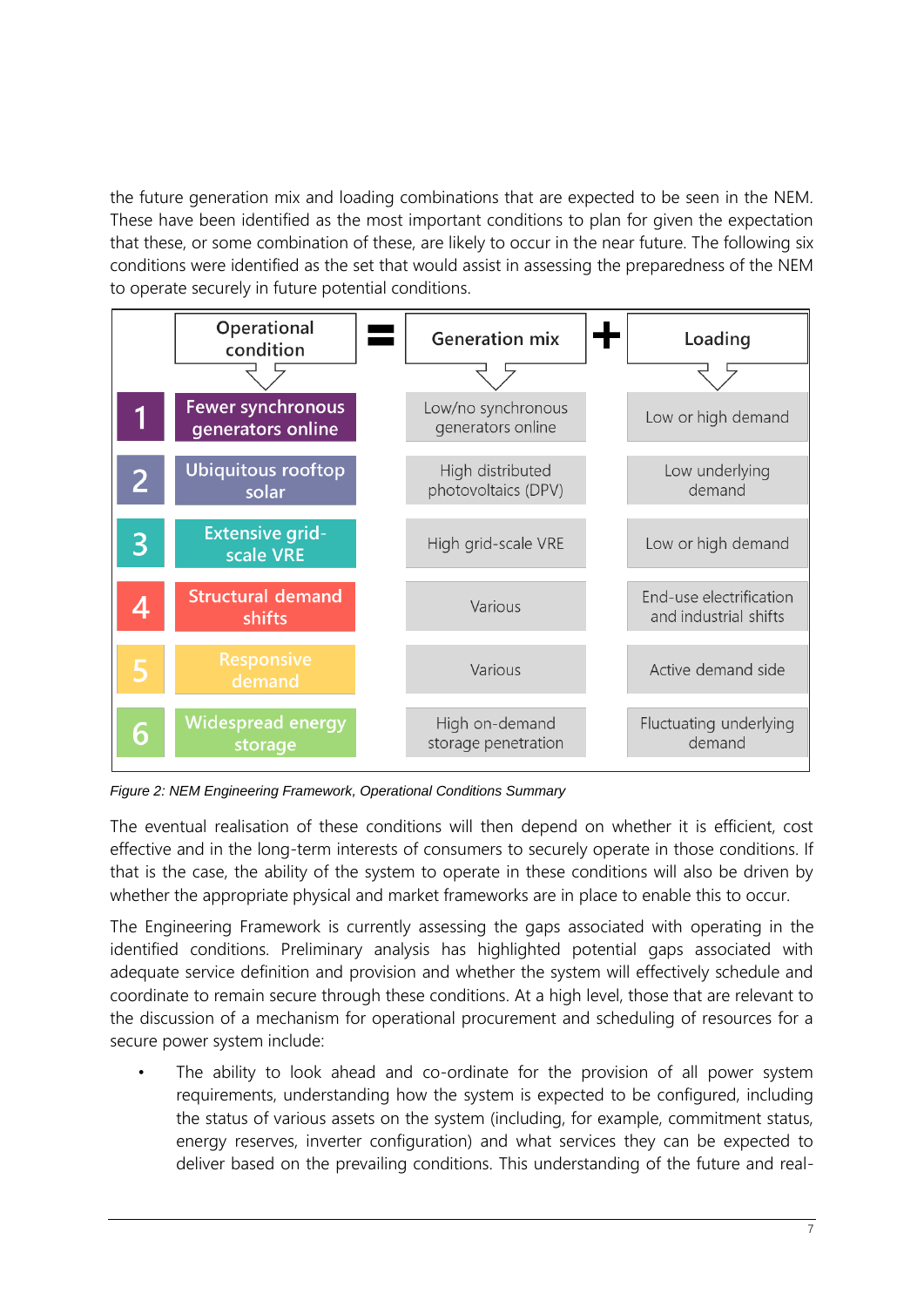time condition of the system configuration will enable a better assessment of the operating envelope for a secure system, and from there mechanisms will need to be in place to efficiently coordinate provision of capabilities for secure, reliable operation.

- The adequacy of the definition of services and incentives for resources to provide those services in such a way to benefit the system as a whole. This includes whether the market will be incentivised to provide additional services that can unlock overall lower cost energy provision through the alleviation of particular limitations or constraints.
- Integrating new technology into the system and harnessing the full capability of new technology.
- The ability for protection systems to continue to operate under different operating conditions where the underlying real and reactive power sources will change, thus changing the assumptions of the conditions in which protection systems were designed to operate.

These gaps reflect that there is significant work to be undertaken to facilitate an orderly transition of a secure and efficient NEM and suggest that there are opportunities for market and regulatory reform to progress in parallel. In December, AEMO will publish a draft roadmap, which includes the priority actions that require urgent attention, as well as gaps that remain throughout the energy transition which will be further refined with stakeholders.

# *Changing Equipment*

It is recognised that new equipment will be needed to support the secure operation of the NEM throughout the transition and in future operating conditions. Successful integration of new equipment into the transiting system means careful analysis is required for:

- What capabilities new equipment can deliver and how these capabilities are delivered? For example, what state does the equipment need to be in, or what trade-offs are required for delivering certain capability?
- What operating conditions does new equipment need for their secure operation?
- What are the needs of the rest of the system as a whole through the range of possible operational conditions?
- How do each of these interact with each other? That is, for example, how does the way in which new equipment delivers capabilities interact with the response of the rest of the system?

As described by the AEMC in its Directions Paper, the system was designed around synchronous generation. However, the future system may not continue to be, and it may be inefficient to continue in such a way. That is, requiring new equipment to replicate the behaviour of a synchronous generator on a one-for-one basis may limit the potential capability of such equipment, impose additional costs on the system, and reduce the flexibility in the way in which the transition can proceed.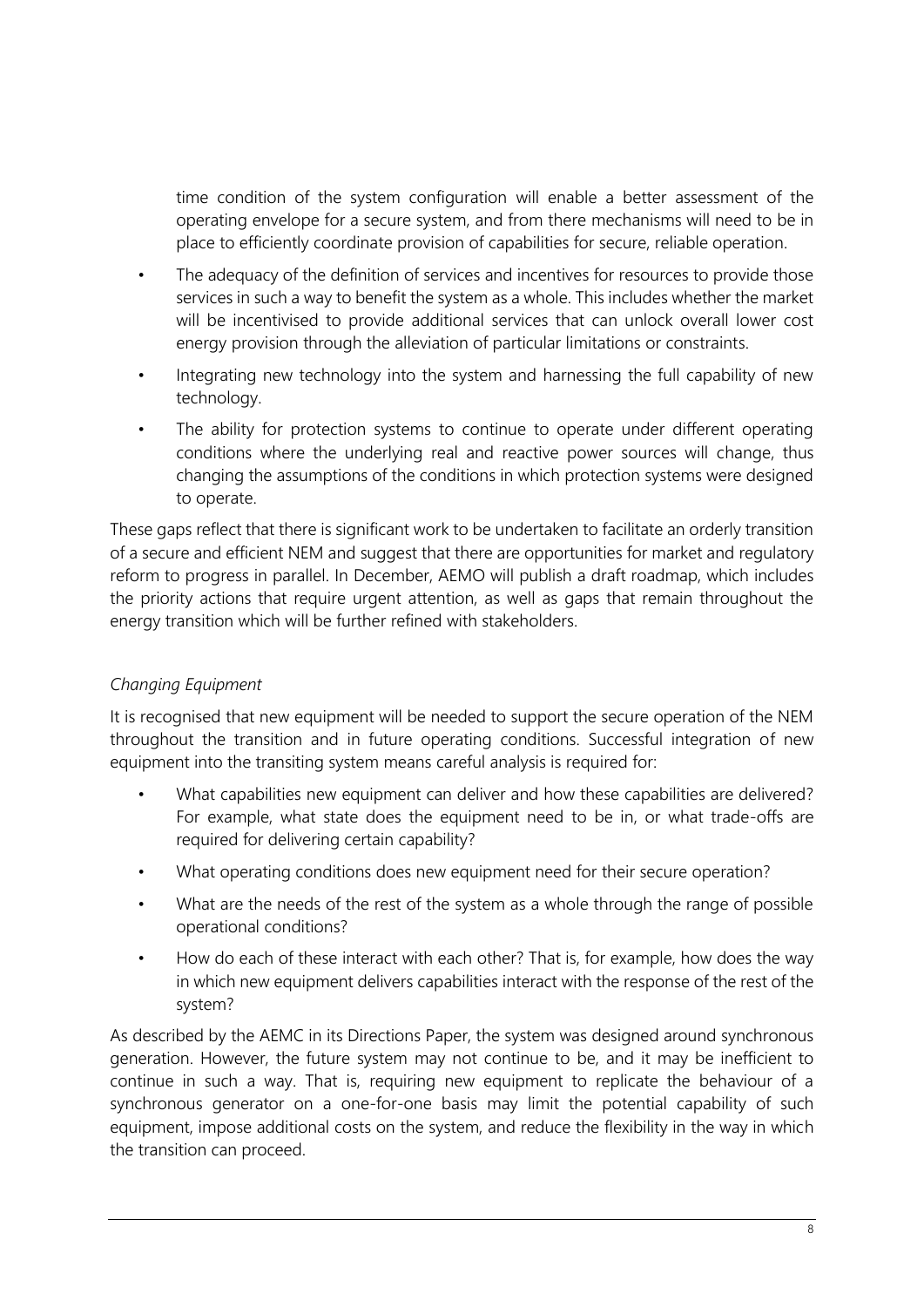Nevertheless, there is a need to consider old, new, and modified technology, and the operational advantages and limitations of each and how they work together. This includes the inseparability of service delivery, the trade-offs between providing different services, and the operational requirements such as start-time, minimum run-times, energy limitations that need to be accounted for in the equipment providing services and meeting power system requirements. As identified above, the system is expected to transition rapidly between various operational conditions, with dispatch increasingly affected by these operational requirements, and so the system and market design must account for these scenarios.

The Engineering Framework provides a platform for investigating how new technology can be successfully integrated. AEMO recently published a white paper on the Application of Advanced Grid-scale Inverters in the NEM. $<sup>3</sup>$  The purpose of this paper was to provide recommendations</sup> toward enabling the application of this technology to support the NEM as the amount of inverterbased resources (IBR) increases and synchronous generation online reduces. It is expected that advanced inverter technology may be able to address many of the challenges facing the NEM today. However, at present this potential is not demonstrated at the necessary scale, and focused engineering development is urgently needed to address the remaining issues and realise the promise of this technology. Concurrently, AEMO considers it prudent to consider market-based mechanisms that may support the integration of this technology and provide a pathway to supporting the capability this, and other new technology, can provide for the benefit of secure system operation. AEMO considers there are synergies between the recommendations made for advanced inverters and the proposals for an operational procurement mechanism, and these should be noted as relevant factors in these deliberations – further comment is made on this through the rest of the submission.

The discussion above highlights the work underway to help facilitate a secure system into the future. This program should explain how to operate securely and efficiently into the future and provide an input to determining the reform pathway. Meanwhile, AEMO continues to fulfil its obligation operating the system.

### *Assessing the physics collectively*

As the system and market operator, AEMO is obligated to operate the NEM consistent with its security and reliability obligations. These obligations are described as follows:

- System security:
	- 1. To maintain the system in a secure operating state<sup>4</sup> during normal operation, consistent with the power system security standards.

<sup>3</sup> NEM Engineering Framework, Application of Advanced Grid Scale Inverters in the NEM, August 2021, https://aemo.com.au/-

<sup>/</sup>media/files/initiatives/engineering-framework/2021/application-of-advanced-grid-scale-inverters-in-the-nem.pdf

<sup>4</sup> The power system is in a secure operating state if it will return to a satisfactory operating state following a credible contingency or a protected event (for example trip of a transmission line or generating unit). A satisfactory operating state is a state in which all transmission network elements operate within acceptable technical limits (for example voltage, frequency and current are all within safe accepted limits). See clauses 4.2.2 and 4.2.4 of the NER for more information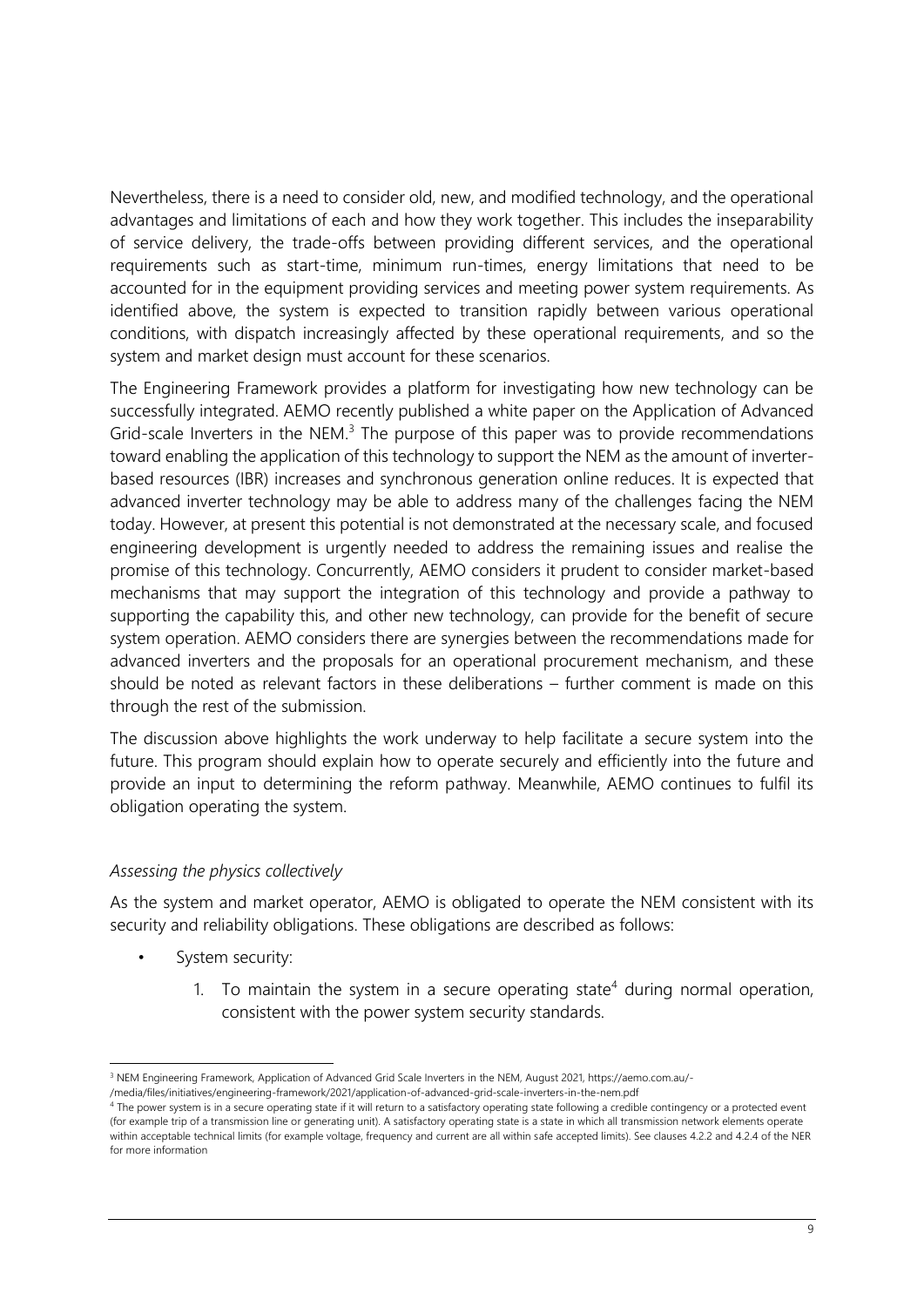- 2. To return the system to a secure operating state within 30 minutes following a credible contingency or protected event, consistent with the power system security standards.
- Reliability:
	- 1. To ensure there is sufficient generation, demand response and network capacity such that customer demand can be supplied consistent with the reliability standard. 5

AEMO meets these obligations by dispatching generation in line with market bids, invoking and revoking constraint equations, and adjusting network equipment such as voltage setpoints and reactive plant status.

To ensure the system dispatch will be secure and define the constraint equations and applicable network equipment requirements, AEMO conducts assessments ahead of time. All power system requirements are assessed collectively, and the power system is considered as a whole. This means accounting for:

- all dynamics associated from online electrical equipment, regardless of why it is online or what other services it may be providing.
- the dependencies between components of an online equipment with other online electrical equipment and its operating state.
- the full range of requirements for the power system to remain secure.

AEMO completes this analysis through using a variety of tools and different assessment types, with dynamic and static simulations, assessing the whole of system response through a range of potential contingencies or changes in power flow on the system. AEMO must consider not only the piece of equipment in focus, nor a single power system requirement, but also the resultant dynamic response throughout the system, and needs to iterate between different models and simulations. In practice, this means that AEMO can identify which system configurations can be expected to remain within the secure operating envelope under expected operating conditions, including contingencies and changes between conditions.

As an example, consider a case where a synchronous condenser is brought online to manage voltage in a local region. This synchronous condenser also has an appreciable mass to provide an inertial response. The response of the synchronous condenser to a disturbance in a local region is plotted in Figure 3. When a disturbance is observed in this system, we can see the response of the synchronous condenser changing its reactive power output, supporting voltage management in the area. We also see the inertial response of the condenser, increasing the active power initially and oscillating from the time of the disturbance; these oscillations are dampened over time.

<sup>5</sup> The reliability standard is determined by the Reliability Panel and defined in the NER. In NER version 173 the reliability standard is defined in NER 3.9.3C and allows for up to 0.002 % unserved energy in a NEM region per year. This may change in future NER versions.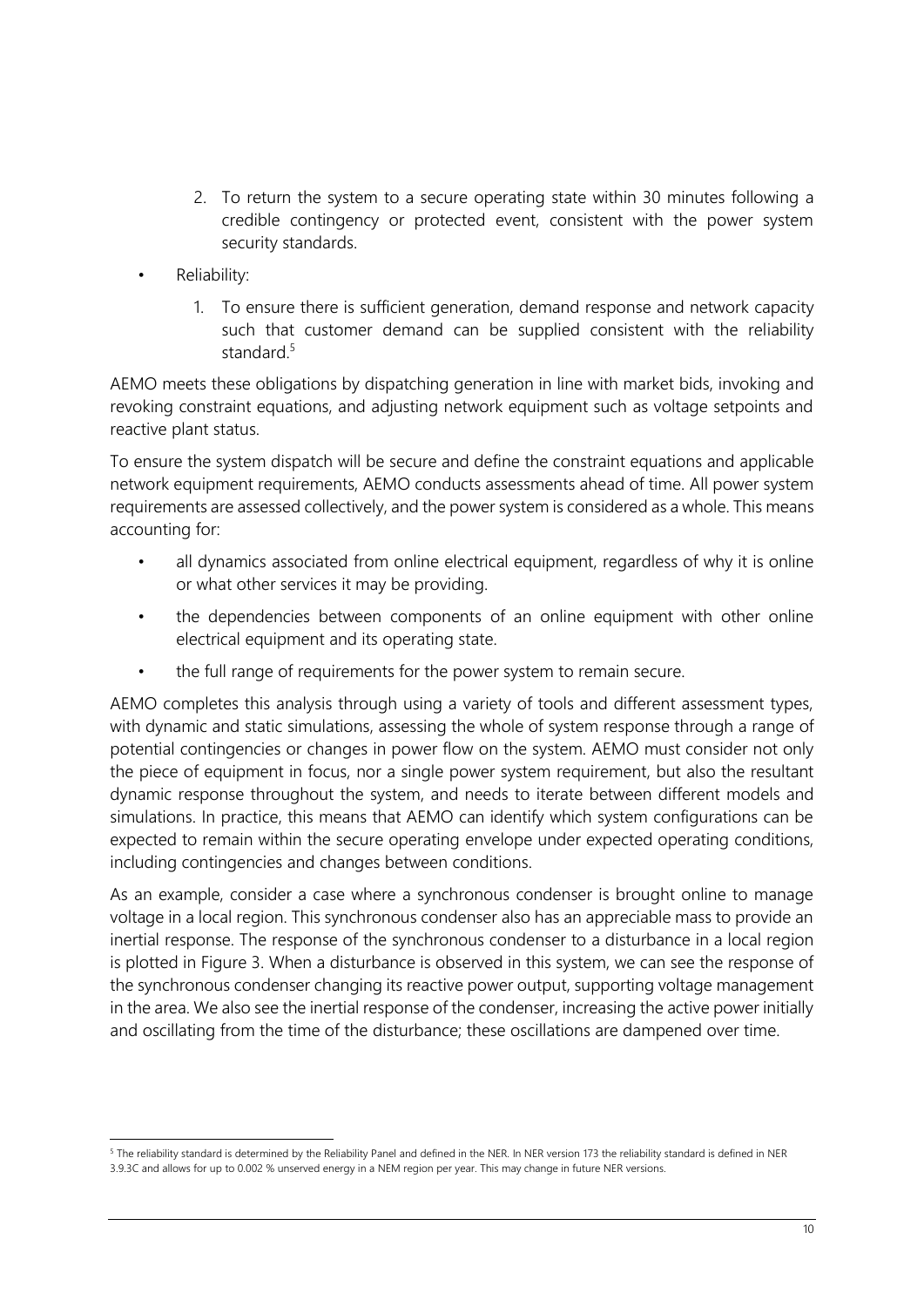

*Figure 3: Active and reactive response of a synchronous condenser to a disturbance in the system*

In this real-time example, we see real power oscillations emerge at the site of the piece of equipment in question, providing a useful initial signal, and then dampen as we would expect. However, this phenomenon would not even appear or could have a different response in analysis if the equipment or voltage requirement was considered in isolation. This chart also doesn't show the response of the rest of the system. The power system is a dynamic machine, each part responding in turn, and we need to also consider that response to check the system, as a whole, remains secure.

As an analogy for what may occur elsewhere in the system, imagine a mass on the end of a spring. Oscillations dampening at one end of the spring do not mean that those oscillations are necessarily dampened at the other end of the spring. This will depend on the spring constant, the nature of the masses at each end, their starting positions, and their starting motion, among other environmental factors. This phenomenon could be viewed as something similar to what can occur in a power system. We therefore need to look at the response elsewhere in the system too, and assess the response throughout the system, collectively.

The following chart represents what could be observed elsewhere in the system, depending on the configuration of the rest of the system, in the case where we had a synchronous condenser that was online to manage voltage in its local area. Figure 4 shows the observation of the active power response across the interconnector for two different system configurations. In this example, for the same disturbance with two different system configurations we see one which is acceptable, and the system remains within a secure operating envelope, where in the other it does not due to the increased oscillations (like the analogy of the mass on the end of the spring).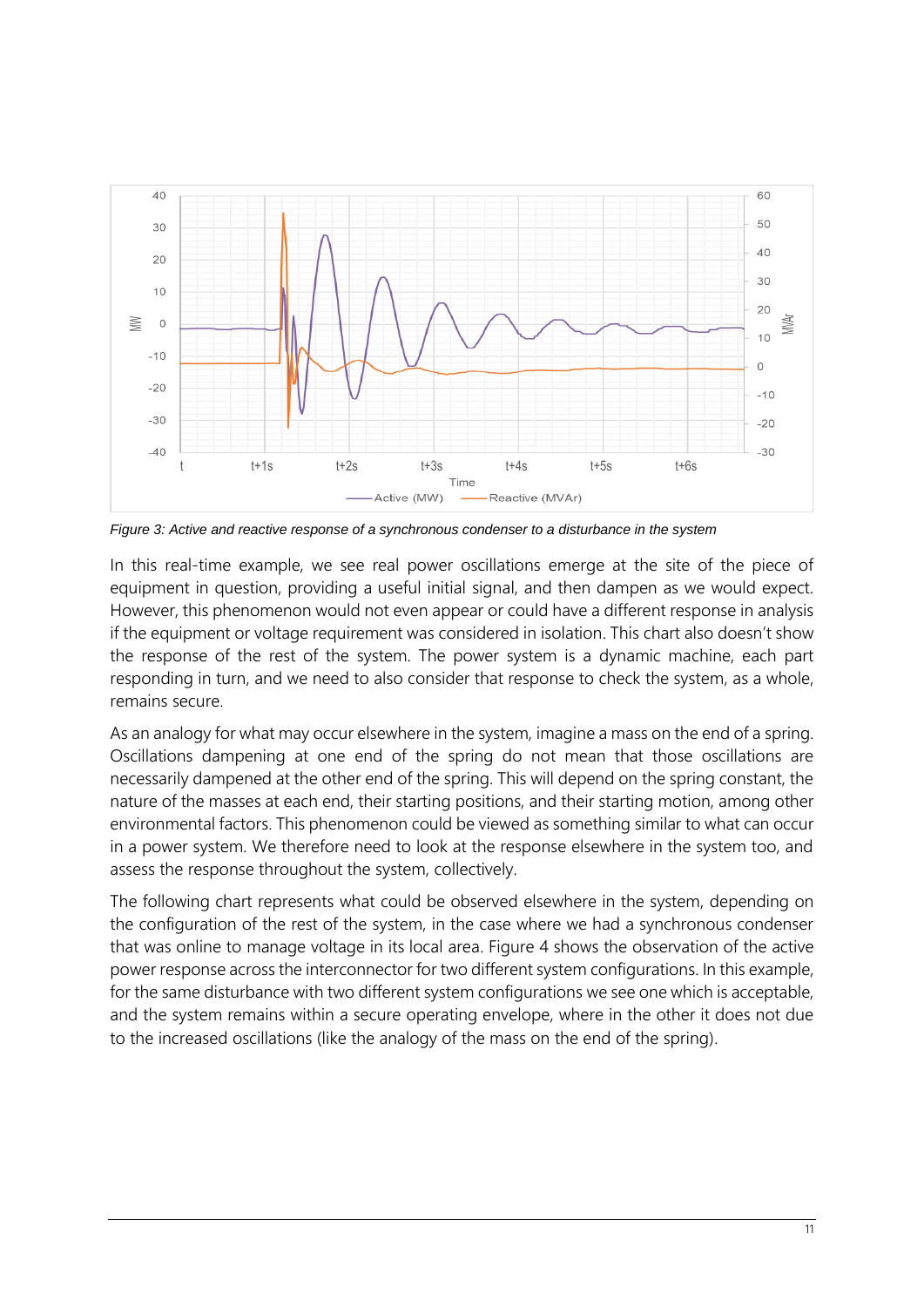

*Figure 4: Response to a disturbance across an interconnector*

In this example, if AEMO had considered each power system requirement in isolation, it would have been found that the voltage waveform was managed locally to the site of the synchronous condenser. However, the case where oscillations appeared elsewhere in the system due to the synchronous condenser's dynamic response and physical characteristics may not have been identified, leading to potential operation in an insecure state (oscillations of the nature observed are an example of equipment operating outside of its technical limits).

If such oscillations were found to occur elsewhere, there may be multiple ways such oscillations could be addressed: either regionally, at the site of the oscillations, or at the original source - in this example we see they are addressed through a different system configuration. It is also important to note that this is an example of a power system phenomena occurring that cannot necessarily be addressed through the supply of a quantifiable services – instead we see that in this example, AEMO has identified that one configuration leads to a secure operating envelope, the other does not.

Identifying the specific nature of what is needed to address those oscillations, and the relationship to the original source and disturbance is an important step in understanding the transitioning power system. It is not possible, at this time, to define a complete set of mathematical relationships to determine the trade-offs between bringing the synchronous condenser online to manage voltage control locally, ensuring the necessary system strength support for IBR, and what may be required to manage oscillations across the whole power system (as just one example).

Further, the analysis presented in this section is just one small component of the analysis that would be completed to determine if a configuration can be expected to be secure. The analysis highlights the response of the system in two different configurations to a single disturbance. In practice, AEMO must consider a variety of different conditions and possible disturbances and determine whether the system remains secure through the range of technical limits across the system.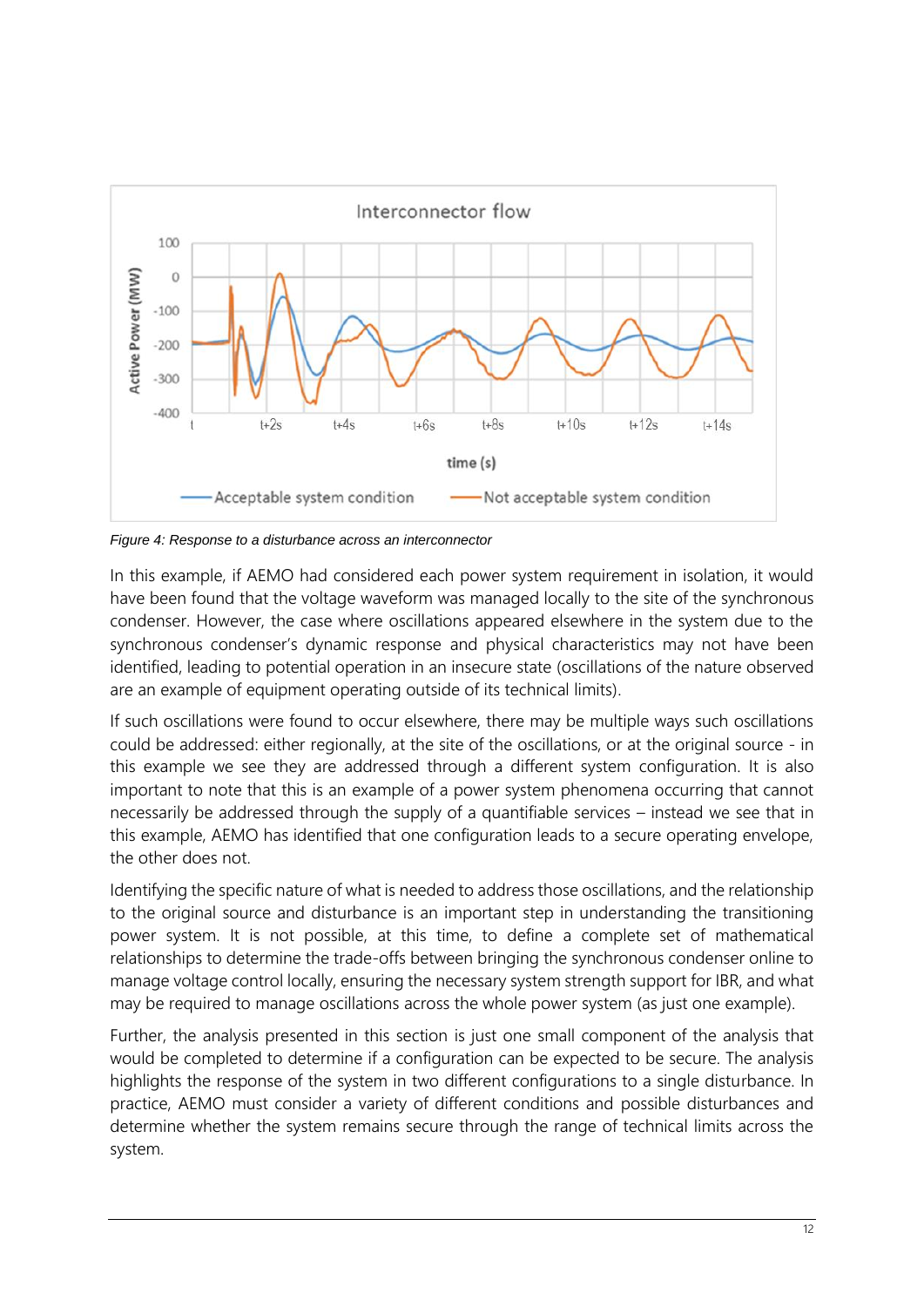This case study highlights the need to consider the system as a whole, and why at times AEMO can identify what configurations will allow the system to operate within a secure envelope, but not necessarily unpick each individual requirement. In practice, this means that, to ensure the market dispatches in a secure manner, AEMO must translate these assessments to a way in which the system can be operated in real-time. Where possible, AEMO does this by developing constraint equations for the NEM dispatch engine (NEMDE), where relationships between equipment and requirements are well enough understood to give confidence the system will remain secure if those conditions are met.

However, as was discussed by the AEMC, it is not possible to represent all relationships in NEMDE due to the nature of the requirements. As such, in those scenarios, AEMO publishes transfer limit advice which communicates the set of possible configurations in which AEMO has assessed the system is expected to remain secure. AEMO will then take action to ensure the system will dispatch in one of these configurations to maintain system security, where, without intervention, the market is not expected to do so. It should be noted that, in such scenarios, under current arrangements with the existing tools and practices, AEMO will only intervene to ensure the system is secure, choosing the least-cost solution and will not make an intervention for the purpose of alleviating constraints for market benefits. AEMO expects that as research and experience develops, it is likely that the relative contributions of various assets and the capabilities each brings will be able to be further distinguished compared to the current practice of a simple list of configurations that have been found to remain secure, allowing further progression towards a services-based model, and further sophistication in any market-based processes to secure the system.

# *Moving towards "unbundling" services*

The importance of this approach to assessing the system cannot be understated; services cannot necessarily always be separated from the equipment delivering the services, or that which requires their delivery. The challenge in progressing towards a model where particular services can be isolated is in understanding how new and existing equipment interact with each other, with the requirements of the system as a whole, and what is needed to maintain security. In order to cooptimise between the various system requirements, a clear parametrised relationship is required whereby the interactions and trade-offs between different services and requirements can be well enough understood to allow secure operation.

In the past, energy market designers were able to unbundle Frequency Control Ancillary Services (FCAS) as a separate service. This could happen through being able to make approximations of the requirement of the headroom or footroom to be left in reserve to provide FCAS, and the specification of the response of the service which was needed to arrest and correct the change in frequency following a contingency.<sup>6</sup> These approximations were possible through understanding the nature of the equipment delivering and homogeneity of the rest of the system in its response. This allowed for the development of the frequency "swing" equation, which relates the inertia in the system and the provision of FCAS response to the required frequency stability of the system.

<sup>&</sup>lt;sup>6</sup> Including the translation from a 3-phase model to single phasor domain, from nodal phase-angles to a central system frequency.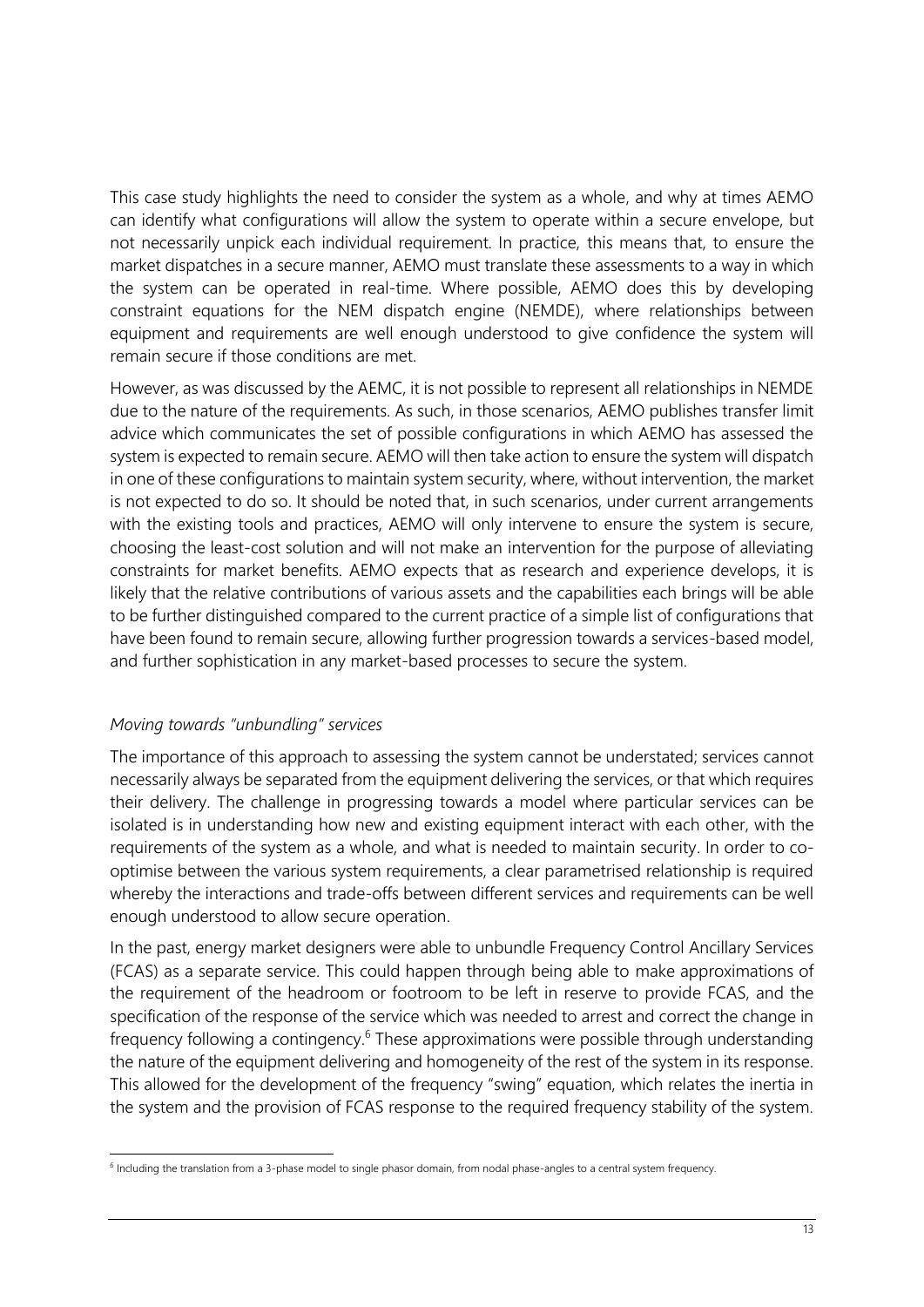From this, the relevant quantification of the service and its trade-off with providing energy could be determined and a market could be formed for the procurement of the unbundled service.<sup>7</sup>

Through the transition, we are already seeing differences in the way we understand the provision and response of FCAS. The introduction of fast frequency response (FFR) markets is an example whereby advancements have been able to be made to take advantage of the capability of new equipment and use this to address emerging limits efficiently, leveraging the existing frameworks for procurement of FCAS. This is possible through understanding the relationship of the service and the response in the system.

International efforts are underway to further define the relationships and understand the specific nature of the needs of the power system in a way in which is technology neutral and allows for discerning between the equipment delivering the service and the services themselves. One example is the Global Power System Transformation Consortium (G-PST), of which AEMO is a founding member.<sup>8</sup> The G-PST is an international collaboration made up of system operators around the world who are leading research activities with a goal of ensuring global coordination of our efforts towards the achievement of cost-efficient, clean, and reliable power systems. Key pillars of this program relate to collaboration and support between the founding system operators to achieve very high penetrations of IBR on their power systems, and to support developing country operators to manage the transition.

Recent engagement with System Operators globally has identified a key challenge of the transition relates to providing the services needed for power system operations. Work is underway to understand what the system will need and how to define services to enable market procurement of those services, particularly in a landscape dominated by IBR. $9$  In addition to AEMO's role with the G-PST, AEMO is collaborating with CSIRO to progress research initiatives to identify and address challenges in the Australian context.<sup>10</sup>

### *System strength as an "unbundled" service*

System strength is a prime example where efforts are underway to "unpick" the requirements of the service. Being on the forefront of the transition, and with some of the highest penetrations of IBR anywhere in the world, the NEM has already seen the emergence of weak systems requiring provision of system strength and the enhancement of settings and controls to allow for stable operation in low system strength conditions to provide for a secure system.

<sup>7</sup> Further information can be found in the following references: Kundur, P., 2007. Power system stability. *Power system stability and control*., Püschel-Løvengreen, S., Dozein, M.G., Low, S. and Mancarella, P., 2020. Separation event-constrained optimal power flow to enhance resilience in low-inertia power systems. *Electric Power Systems Research*, *189*, p.106678.

<sup>&</sup>lt;sup>8</sup> Further information about the G-PST can be found at: https://globalpst.org/.

<sup>&</sup>lt;sup>9</sup> For example, Bialek, J., Bown, T., Green, T., Lew, D. Li, Y., MacDowell, J., Matevosyan, J. Miller, N., O'Malley, M., Ramasubramanian, D., October 2021, System Needs and Services for Systems with High IBR Penetration[, https://globalpst.org/wp-content/uploads/GPST-IBR-Research-Team-System-](https://globalpst.org/wp-content/uploads/GPST-IBR-Research-Team-System-Services-and-Needs-for-High-IBR-Networks.pdf)[Services-and-Needs-for-High-IBR-Networks.pdf](https://globalpst.org/wp-content/uploads/GPST-IBR-Research-Team-System-Services-and-Needs-for-High-IBR-Networks.pdf)

<sup>&</sup>lt;sup>10</sup> Inaugural Research Agenda, G-PST, March 2021[, https://globalpst.org/wp-content/uploads/042921G-PST-Research-Agenda-Master-Document-](https://globalpst.org/wp-content/uploads/042921G-PST-Research-Agenda-Master-Document-FINAL_updated.pdf)[FINAL\\_updated.pdf](https://globalpst.org/wp-content/uploads/042921G-PST-Research-Agenda-Master-Document-FINAL_updated.pdf)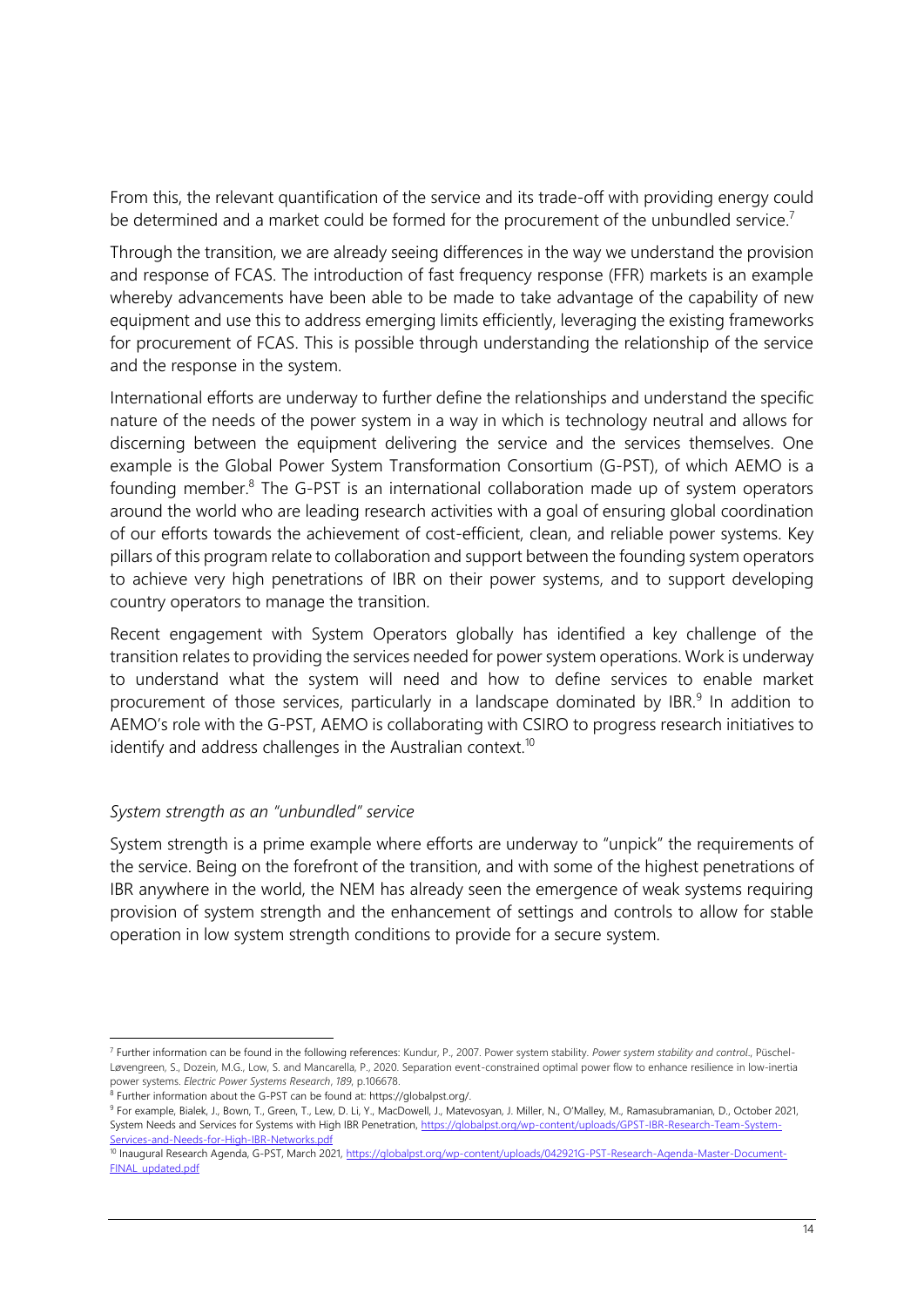In order to address investment in system strength capabilities, AEMO notes the AEMC's draft determination to evolve the system strength framework, with a final expected in October.<sup>11</sup> This framework will see TNSPs obligated to provide system strength to support forecasts of connecting IBR. As discussed in AEMO's submission to the AEMC's draft determination,<sup>12</sup> AEMO considers there is also a need for operational scheduling of these resources, and for co-ordination at the operational timescale.

A complementary procurement mechanism closer to real-time could address any gaps that may emerge operationally. Such gaps could arise in cases where:

- The need was not identified in the planning frameworks:
	- o Different conditions emerge than those which were part of planning assessments. This could also include outage conditions that were not considered prudent to include in the conditions assessed at that timeframe, or where the system evolves differently to the assumptions that were used in planning.
	- o New limits arise as experienced is gained in operating under new conditions with the transitioning system.
	- o Managing unplanned outages, non-credible contingencies.
- Connection of plant occurs faster than the provision of network services.

The way in which system strength would most effectively be scheduled in the operational timeframe should therefore consider these three factors:

- 1. What is the optimal mix of resources to provide system strength operationally based on long-term contracts that may be have been signed, combined with potential shortterm arrangements to support efficient IBR operation?
- 2. Different conditions that may occur in the operational timeframe than were considered in planning and may need specific solutions to address these.
- 3. Interaction between system strength provision and the rest of the power system requirements in the operational timeframe. This requires assessment of how system strength requirements are met collectively with other power system requirements, depending on the system configuration, as discussed above.

Each of these present an opportunity to consider an operational-based procurement for system strength, albeit each with a need to consider the relevant appropriate governance and participation framework. The first two represent an additional procurement option for system strength as it has been defined for the purpose of investment procurement. The third represents the need to consider system strength provision (for fault current and maintaining the voltage waveform) along with other power system requirements in operations.

<sup>11</sup> AEMC, Efficient Management of System Strength in the NEM, https://www.aemc.gov.au/rule-changes/efficient-management-system-strength-powersystem

<sup>&</sup>lt;sup>12</sup> AEMO, June 2021, Submission to Efficient Management of System Strength in the NEM Draft Determination, https://www.aemc.gov.au/sites/default/files/documents/aemo\_4.pdf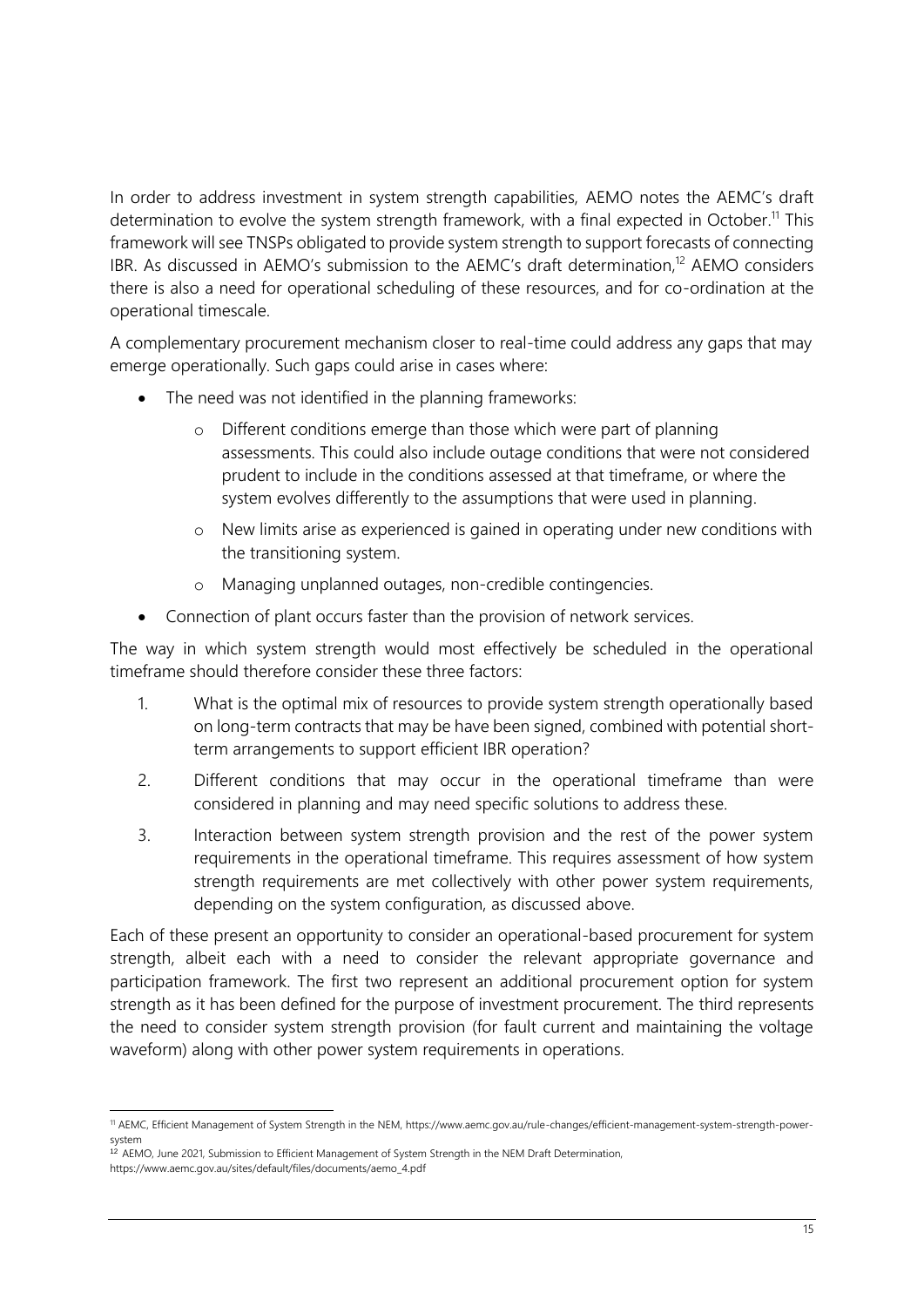AEMO expects the obligations to maintain the network through system normal and plan for any required outages to remain with TNSPs, however considers that there may be an opportunity for TNSPs to make use of an operational procurement mechanism to co-ordinate the relevant resources, alongside the rest of the system requirements. When considering operational dispatch of system strength services, it will be critical to explore how system resilience is maintained and how existing generators', MNSPs' and other plant operators' contractual obligations are met, including meeting performance standards for their physical response overall.

1.2. Question 1.2 What do stakeholders think about the need to transition from system configurations to service-based procurement over time?

As a member of the Energy Security Board (ESB), AEMO agrees that a service-based procurement model is the appropriate long-term vision for the NEM, noting that the way in which these services and how they are provided and scheduled may change over time. A service-based procurement model creates signals that can drive efficient investment in the essential capabilities for secure operation of the NEM and promote efficient operation and use of those assets, aligning with the AEMC's system security objective. AEMO also notes there may be times where it may not be efficient to develop structured procurement or market services for all identified power system capabilities, where it may be more cost-effective to set a minimum standard for all equipment participating in the system.

In realising this vision, the need for the system to be configured in such a way it can operate in a secure envelope and to undertake assessments that collectively consider whether the full set of power system requirements will be met for the system as a whole, will remain. Ultimately, the dynamic characteristics of the system and connecting equipment needs to be considered as a whole, and the capabilities that different equipment bring to the system cannot necessarily be separated and treated individually even with a services-model. AEMO expects that, with further understanding and operational experience, there may be opportunity to isolate particular requirements for service-based procurement. This opportunity will arise through understanding how the requirements can be met, how equipment delivers and responds to the delivery of the service, and how other requirements interact with that delivery.

As services are and can be isolated and separately procured or provided through appropriate standards on equipment, reliance on separately co-ordinating for secure system configurations can be expected to diminish. If services can be defined in such a way that their procurement means that the market is able to deliver capability that translates to a secure power system, then there will be no need for AEMO to act outside of this process. This is similar to the coordination of the provision of FCAS under the current market structure, where FCAS can be co-optimised with the provision of energy.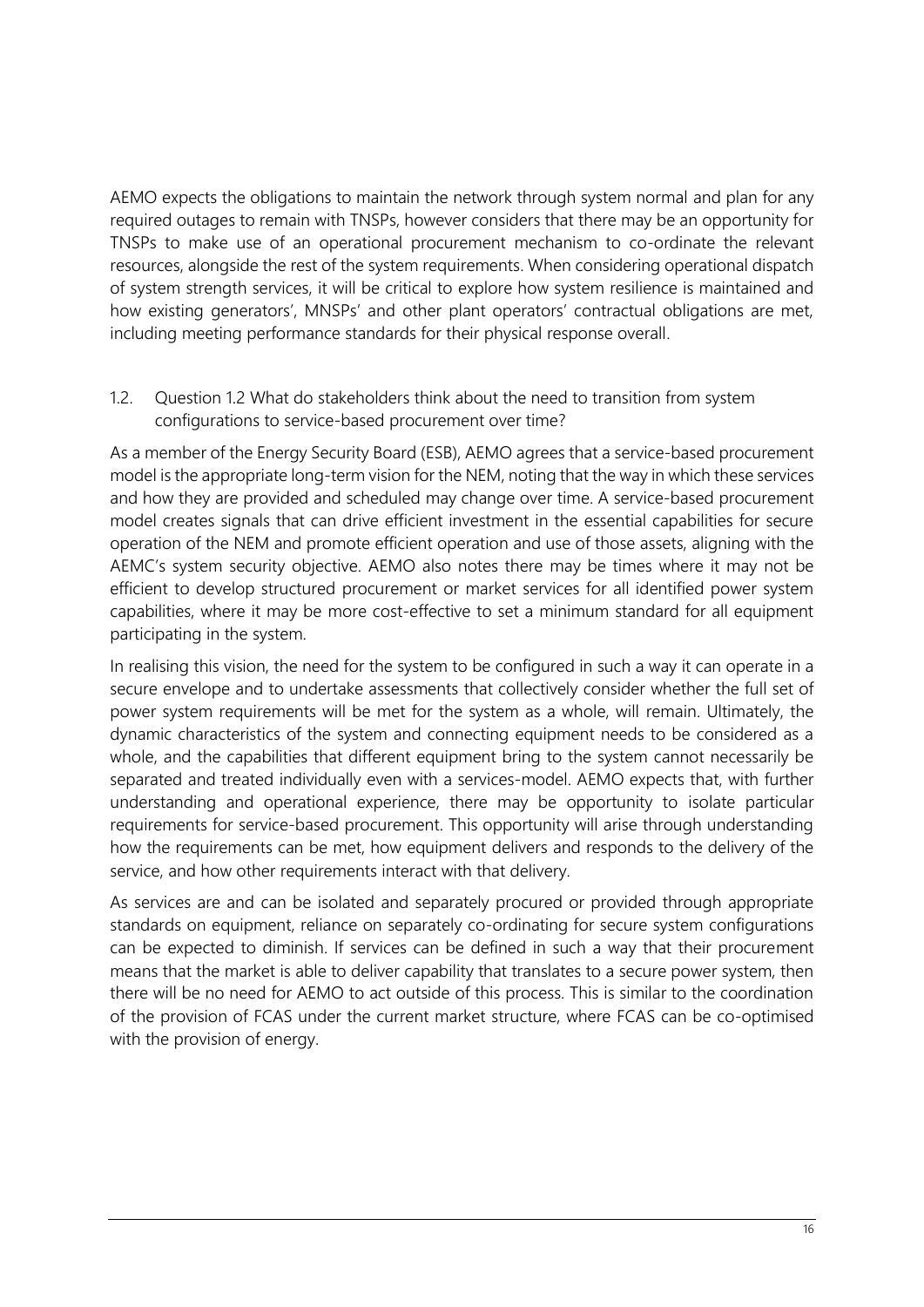1.3. Question 1.3 How can this transition be assisted or accelerated, in order to move to a service-based model as soon as practicable?

As discussed above, AEMO agrees with the long-term vision for a service-based model for the NEM, however, cautions the speed at which this can or should be done. The power system transition is occurring at a rapid pace, with knowledge and experience in operating in and planning for new paradigms developing alongside. Time is therefore required to develop this understanding.

AEMO expects that a market-based means for procurement of configurations is more likely to assist in advancing the understanding of operating in new conditions. As AEMO assesses what constitutes a secure system configuration under new conditions and with new assets, it will better understand the relationships between the capabilities, delivery, and requirements. This will also occur alongside global efforts that are being undertaken to reveal and define these relationships. This in turn will lead to being able to move towards a service-based model.

AEMO agrees that it will be important to continue to focus efforts to understand the underlying power system requirements and define these in a technology neutral way. This recognises that service-based procurement is more likely to provide stronger signals to industry for efficient investment in the required capabilities and operation of the system assets. However, AEMO considers attempting to separate out services and define markets for the individual procurement of each, before fully understanding their relationship and how the power system will operate under these new conditions, may be slow, and limit the options available through the transition.

A market-based means for procurement of configurations should instead be designed to be transparent, such that participants are able to work with AEMO to understand the potential benefit of incremental investment decision, for both new and existing participants. This is as opposed to relying on directions, which, as the AEMC characterises, do not allow for recovery of fixed costs or a commercial return, and do not support innovation in understanding how the limitations may be solved. AEMO also envisages that the introduction of a market-based process should allow for industry to work together to determine the binding limitations that mean some configurations are secure while others are not, in turn potentially leading to discovering novel ways to isolate particular services.

1.4. Question 2.1 What are stakeholders' views on the AEMC's characterisation of the current approach to produce dispatch schedules and ensuring the power system remains secure?

AEMO accepts much of the discussion in section 5.1 on the current approach, although there a few points to clarify:

### *Pre-dispatch "eco-system"*

It is evident the AEMC sees scheduling as being the pre-dispatch schedule and all private scheduling tools, approaches, optimisations, and traders' decisions, which is described as an ecosystem. It is described as efficient where the complexity is resolved by private schedulers which price this in a "vanilla" offer, a simple dollars per MW for dispatch of their unit.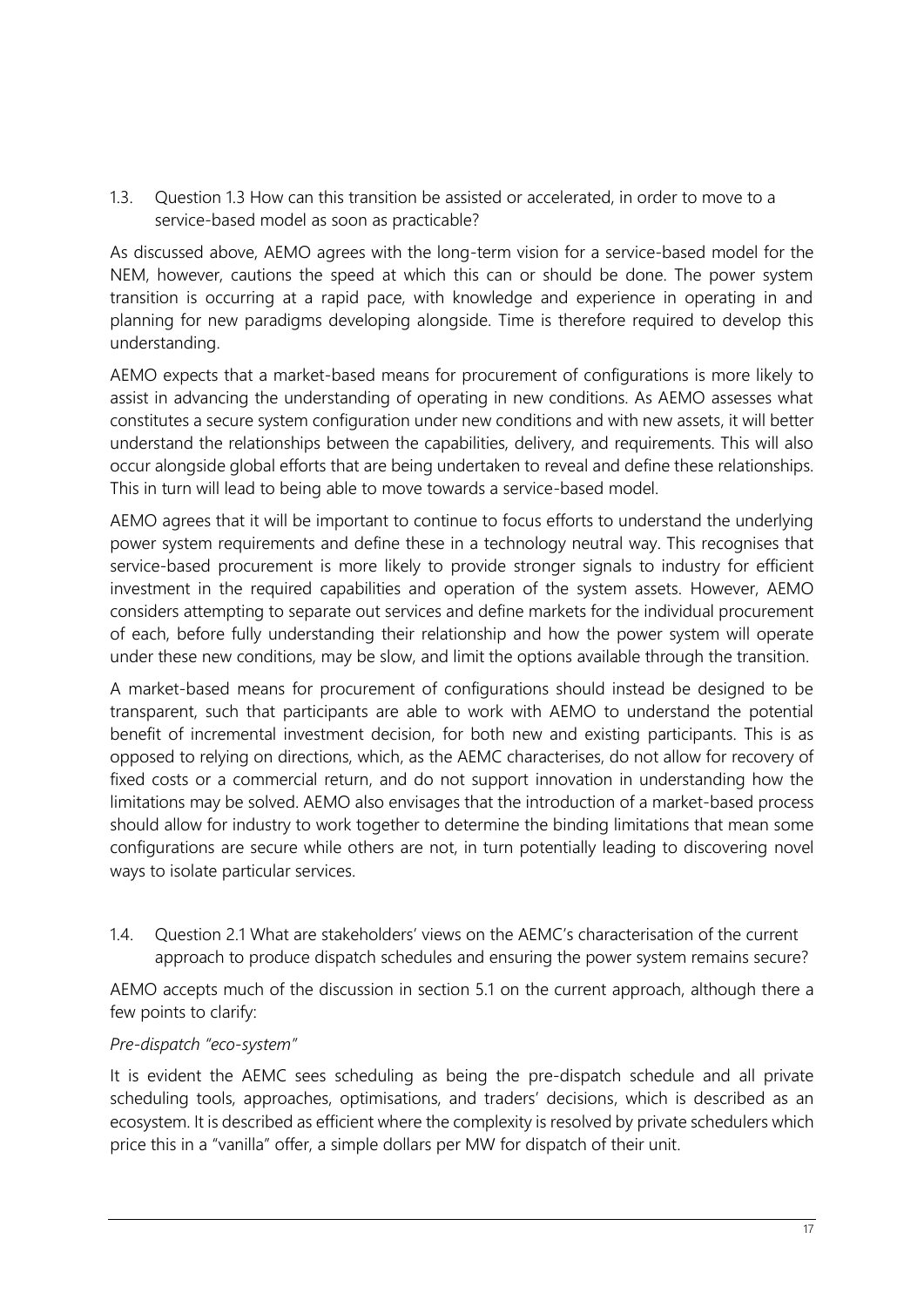It is true generators reflect private complexities in public energy offers and they do this the best they can, yet the term ecosystem suggests it is all in natural balance. It should be noted rebidding in the NEM is subject to fixed rules and this may not allow bidders to submit offers exactly as they would like, exactly when they would like. Irrespective of this, AEMO suggests even with these bidding rules the market price can reach a satisfactory competitive equilibrium, i.e., one where no one would want to revise their offers any further, due to the process of iterative, competitive rebidding.

It is AEMO's understanding this "works" through repetition – i.e., the more trades, or rebids, then the closer we get to an optimum, when everyone is "happy enough" with their offer. This doesn't mean every private scheduling decision is correct in hindsight – scheduling decisions cannot be made on hindsight, and hindsight does not prove them wrong.

There are more extreme examples of markets prioritising continuous trading like a commodity exchange, sacrificing some security elements to improve trading. Compare this to the rebidding in the NEM where, when a rebid is made, traders wait for pre-dispatch to update, and the effect of the rebid may be "lost" with all others or other changes "batched" in that pre-dispatch run. The NEM sacrifices some trading repetition by running a security constrained economic dispatch (SCED) for each interval for the scheduling horizon at regular intervals and only clearing offers subject to the system being secure.<sup>13</sup>

The more trading reflects security elements such as locational limits, frequency response, reactive capability, fault current, inertia, the less homogenous is trading and repetition may be lost. AEMO considers incorporating the security of the system into trading may reduce the quantity of trades marginally, yet vastly improves quality, supporting market efficiency and effectiveness of scheduling.

### *Converging to an efficient outcome*

There is some suggestion<sup>14</sup> in the paper that pre-dispatch converges to a secure and efficient outcome. It should be noted that utilisation of SCED in the NEM is intended to ensure each individual trading period represented in pre-dispatch is secure. That is, the NEM Dispatch Engine (NEMDE), and in turn, pre-dispatch engine, runs an optimisation to produce the lowest cost dispatch for that interval, in a security-constrained manner (to the extent that security can be represented in the engine – further discussed in this section).

However, because each interval is calculated largely independently of the others, the full predispatch schedule across the pre-dispatch horizon may not be physically feasible when first published. For example, a unit may be off, on, then off, or a unit may be dispatched for more than it has fuel to supply. In resolving these discrepancies, generators' interests are aligned with secure operation (and therefore AEMO), because generators need dispatch targets they can comply with<sup>15</sup> and this should ultimately result in a feasible dispatch across time.

<sup>&</sup>lt;sup>13</sup> Insofar as the SCED represents a secure outcome, where AEMO provides further comment on the incompleteness of the current dispatch engine further in this submission.

<sup>&</sup>lt;sup>14</sup> Section 5.1.2 - Broader Market Scheduler Ecosystem, AEMC Directions Paper – Capacity Commitment Mechanism and Synchronous Services Markets <sup>15</sup> NER clause 3.8.20(g).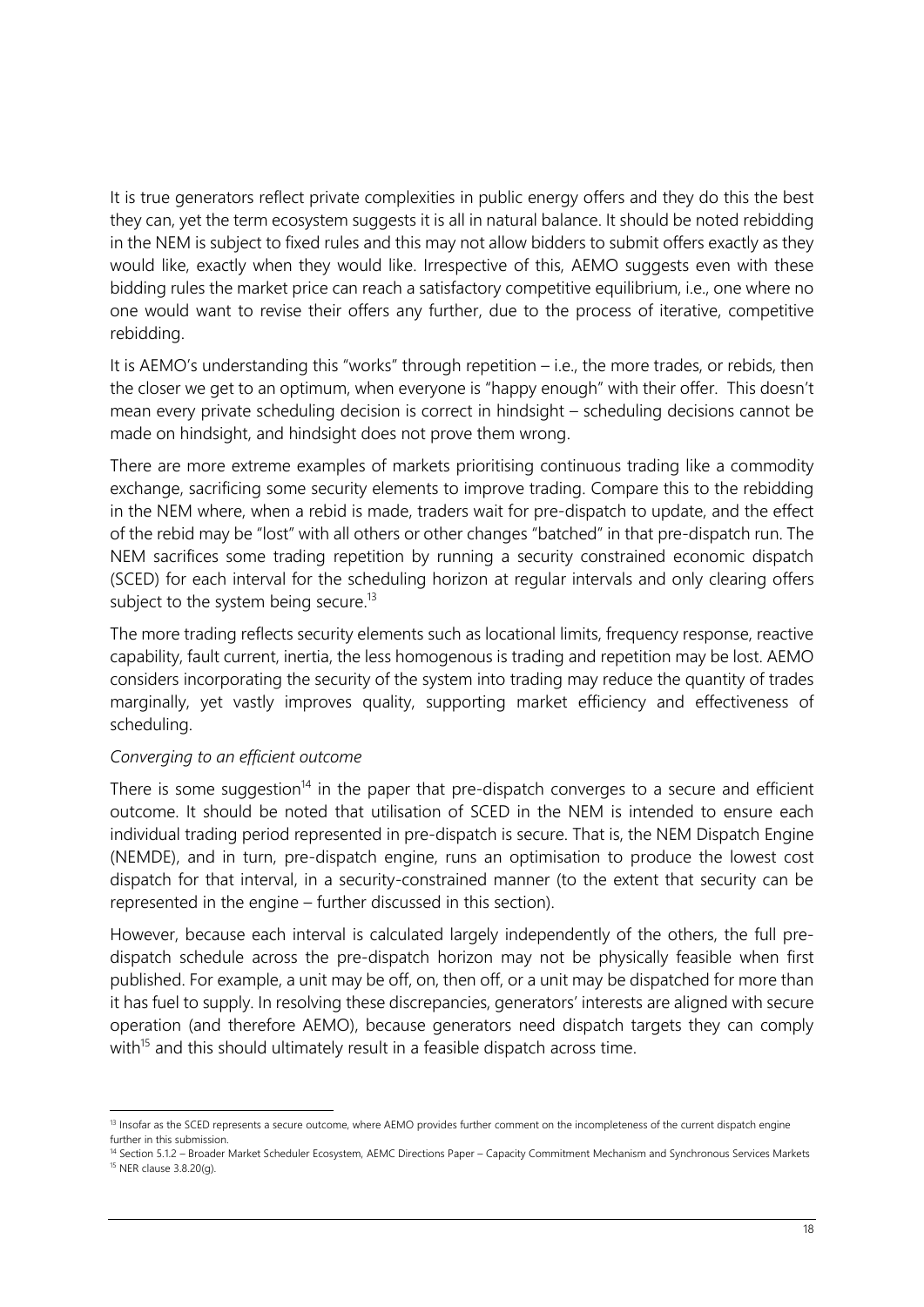To achieve this result, traders rebid unit physical constraints, usually by redistributing MW volumes to above or below the clearing price in particular intervals. In doing so, rebidding allows prices to reach a competitive equilibrium across the scheduling horizon, with offers only being accepted subject to the system being secure in each interval. In this way, it can be said, prices for each interval can converge to a competitive equilibrium and across the intervals in the scheduling horizon. That is, the pre-dispatch schedule, as a whole, converges to a feasible schedule and efficient scheduling of generators.

However, it is not the case that trading through pre-dispatch converges to a secure outcome, because, in principle, under SCED, each trade is only accepted on the condition of it being secure. That is, each trade is only accepted on the basis that the associated dispatch will lead to the system remaining within a secure envelope. Participants bid and re-bid into the market on the presumption that the constraints in NEMDE encapsulate all security requirements, and this expectation allows participants to alter their bid to ensure their plant can physically meet the dispatch schedule.

AEMO highlights this to distinguish between what the AEMC characterises as the Broader Ecosystem in section 5.1.2, and noting that the pre-dispatch engine cannot ensure that dispatch schedules would result in a secure dispatch in section 5.1.4. The latter is because the pre-dispatch engine does not represent all security constraints in solving for the optimal SCED in each interval. Under the current formulation of NEMDE each interval in pre-dispatch may be an insecure representation of dispatch, which leads to an inability for generators to schedule for system security on published prices. That is, because NEMDE does not encapsulate all security constraints, participants are bidding on a 'false' basis, i.e., on a market outcome that would never physically occur.

The ideal solution would therefore be to include the full-set of security constraints in dispatch and institute requirements for dispatch of the security services, including bid-based dispatch of these services. AEMO agrees this is the basis for the consideration of operational procurement of such services, as per the AEMC's paper, and through responding to the remaining questions in the paper discusses opportunities and challenges associated with different options for doing so.

# *Formulation of the pre-dispatch engine*

AEMO notes the AEMC has used the term coefficients in a general manner in the Directions Paper to represent the "change to the objective function of changing a controllable variable, e.g., generators' bids".<sup>16</sup> AEMO would like to clarify the distinction between bids and coefficients in the formulation of the NEM dispatch engine (NEMDE), where coefficients are used in constraints to represent the relative weight of changing a particular parameter on the constraining limit of the constraint, whereas bids are used to represent the cost of the dispatch.

For example, coefficients can be used to represent that increasing the flow on one network element by 1 MW can reduce the amount that can flow on another element by 0.5 MW. Similarly, a unit being online may increase the amount of IBR that can be supported in a select region by

<sup>&</sup>lt;sup>16</sup> p. 40, AEMC Directions Paper – Capacity Commitment Mechanism and Synchronous Services Markets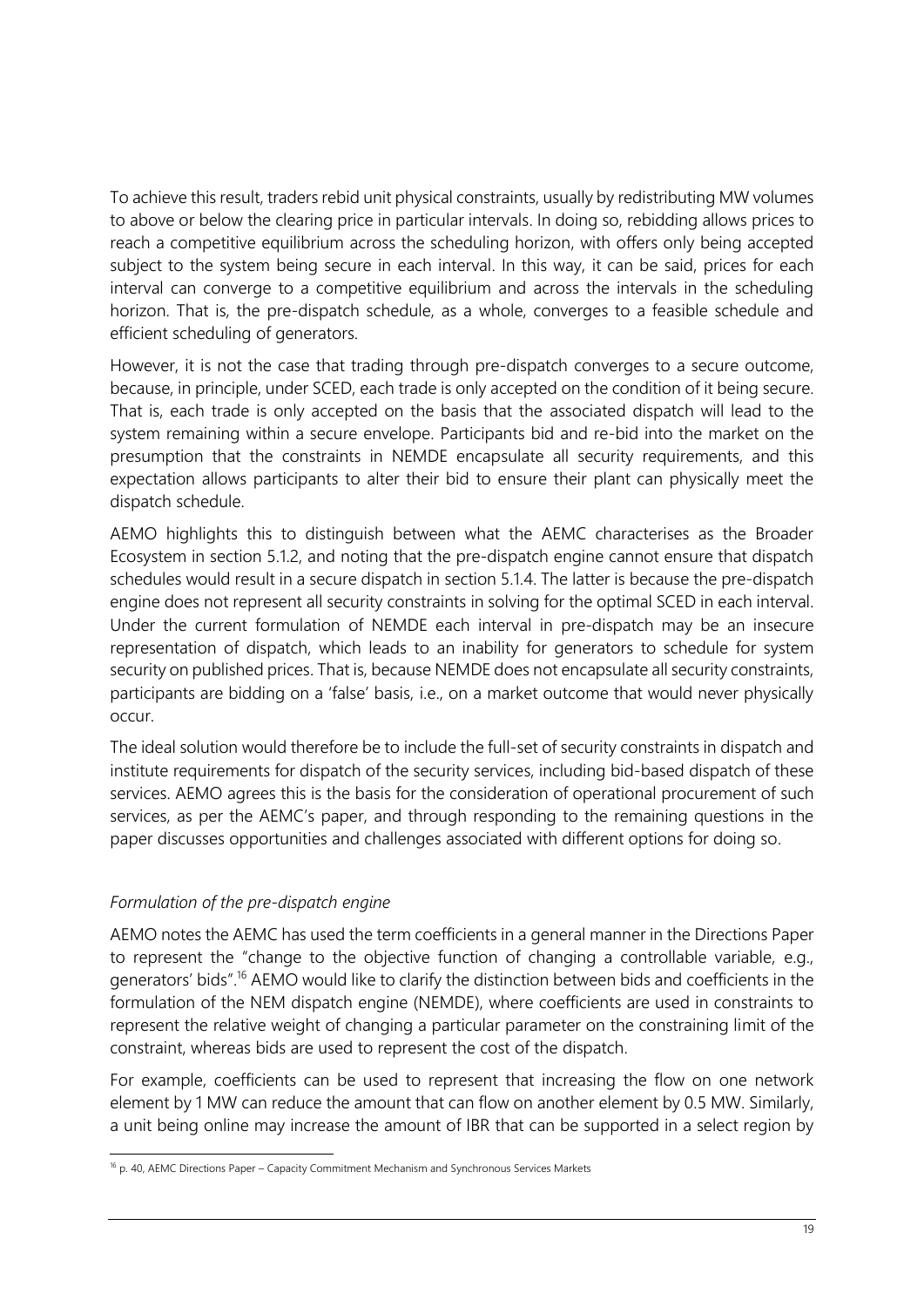100 MW, whereas another unit may increase it by 200 MW. These relationships are represented by coefficients in constraints in NEMDE. On the other hand, bids represent the amount that participant has indicated it would need to be paid to produce a certain amount of generation or supply a certain amount of FCAS, and are included in the optimisation to determine the optimal SCED. Constraints used in the operational procurement for system security services will continue to require coefficients to represent the relative weights of parameters, while bid and cost information will also be used by the objective function to determine the economically efficient outcome.

### *Existing NSCAS Framework*

As the AEMC notes, AEMO has a range of tools available to assist in undertaking actions as required to make sure the system remains secure, where AEMO is bound in the use of these tools by their specific governance framework. In particular, the AEMC notes, "the current procuring and scheduling of NMAS contracts and the use of directions remain the key tools for AEMO to ensure the power system remains secure."<sup>17</sup>

AEMO agrees that these are important tools that assist AEMO in its obligations to keep the power system secure. AEMO would like to clarify the use and application of the existing NMAS frameworks, particularly associated with Network Support and Control Ancillary Services (NSCAS). It is AEMO's preference that this framework is not altered materially with the potential new operational procurement and scheduling mechanism, as they have different purposes and there might be unintended consequences for doing so.

The existing NSCAS framework is designed to deliver non-market ancillary services that may be delivered to maintain power system security and reliability of supply of the transmission network, or to maintain or increase the power transfer capability of the transmission network. This framework applies for a planning horizon of at least five years from the beginning of the year for which the most recent NSCAS report applies, whereas the mechanisms contemplated through this process are expected to operate in the pre-dispatch horizon. The NSCAS process is targeted at maximising the utilisation of the transmission network, by highlighting opportunities for networks to invest. It is only if they fail to, for AEMO to use non-market ancillary service procurement.

Under NER clause 5.20.2, AEMO publishes the *NSCAS description* and *NSCAS quantity procedure*. The purposes of these documents are to describe each type of NSCAS and to detail a procedure for determining the location and quantity of each type of NSCAS required over the coming 5 year horizon.<sup>18</sup> NSCAS can be provided by entities including but not limited to generators, TNSPs, and market customers. In 2020, AEMO revised this procedure to divide the types of NSCAS according to the needs that would be primarily addressed – that is, maintaining system security

<sup>&</sup>lt;sup>17</sup> p.45 AEMC Directions Paper– Capacity Commitment Mechanism and Synchronous Services Markets

<sup>&</sup>lt;sup>18</sup> Network Support and Control Ancillary Services (NSCAS) Description and Quantity Procedure, AEMO, October 2020[, https://aemo.com.au/-](https://aemo.com.au/-/media/files/stakeholder_consultation/consultations/nem-consultations/2020/ncas/2020-nscas-description-and-quantity-procedure.pdf?la=en) [/media/files/stakeholder\\_consultation/consultations/nem-consultations/2020/ncas/2020-nscas-description-and-quantity-procedure.pdf?la=en](https://aemo.com.au/-/media/files/stakeholder_consultation/consultations/nem-consultations/2020/ncas/2020-nscas-description-and-quantity-procedure.pdf?la=en)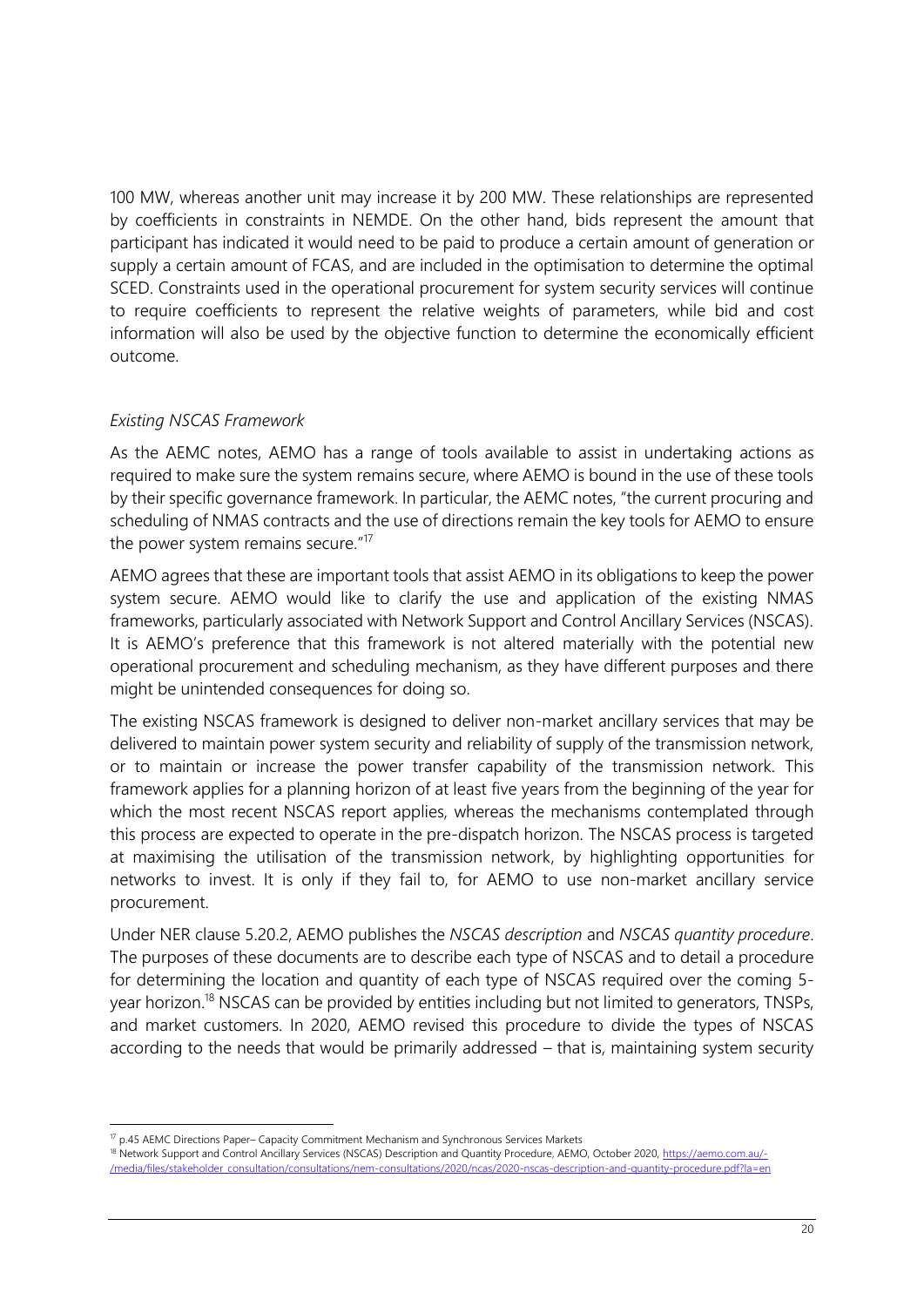and reliability (Reliability and Security Ancillary Services (RSAS)), and increasing net market benefits (Market Benefit Ancillary Service (MBAS)).<sup>19</sup>

- RSAS is procured to assist AEMO to maintain power system security of the transmission network in accordance with the power system security standards or maintain reliability of supply of the transmission network in accordance with the reliability standard. Procurement of RSAS increases the security and reliability of the transmission network while also reducing the number of instances that AEMO needs to intervene in the dispatch of the NEM.
- MBAS is procured to increase the power transfer capability of the transmission network, to maximise the present value of net economic benefit to all those who produce, consume or transport electricity in the market.

AEMO is required to publish a NSCAS report each year under clause 5.20.3 of the NER, to identify NSCAS gaps for the next five-year period. When AEMO identifies a NSCAS gap, the National Electricity Rules (NER) give TNSPs the primary responsibility for having arrangements in place to address the gap. AEMO may be required to acquire NSCAS only to ensure power system security and reliability of supply of the transmission network in cases where AEMO considers that the gap will remain after receiving advice from the TNSP about its proposed arrangements to address the gap. That is, in cases where AEMO considers the gap will remain, AEMO may acquire NSCAS to meet the gap, but only for RSAS, not for MBAS. Further information on AEMO's approach to assessing and quantifying NSCAS needs can be found in the NSCAS Description and NSCAS Quantity Procedure.

The existing NSCAS framework is an important safeguard to support the reliable and secure operation of the network, and should not be compromised for the inclusion of an operational scheduling and procurement mechanism, but could be complemented by one. For example, while the 2020 NSCAS review did not identify any gaps for the next five years, it noted the power system is rapidly changing, and operational measures are being relied upon more frequently to help manage voltages during low demand conditions.<sup>20</sup> AEMO expects that the power system will operate close to its limits in some areas and under some conditions, and expects a new operational procurement approach could be helpful in managing system security in these times.

As such, there may be opportunities to leverage the operation of this potential new operational framework and the existing NSCAS framework to support one another. For example, constraints binding under a new operational procurement mechanism may highlight opportunities for longer-term NSCAS arrangements. Similarly, where contracts for NSCAS are agreed between a market participant and either a TNSP or AEMO, there may be an opportunity to schedule such a contract more efficiently through the new scheduling mechanism. It is possible that, if TNSPs contract MBAS in the future, it may be able to be scheduled through the optimised scheduling tool contemplated under these rule changes. However, due to the nature of NSCAS contracts being to support the operation of the network, an optimisation approach to their scheduling may

<sup>&</sup>lt;sup>19</sup> The relevant consultation material can be found on AEMO's website: [https://aemo.com.au/en/consultations/current-and-closed-](https://aemo.com.au/en/consultations/current-and-closed-consultations/network-support-and-control-ancillary-services-description-and-quantity-procedure-amendments)

[consultations/network-support-and-control-ancillary-services-description-and-quantity-procedure-amendments](https://aemo.com.au/en/consultations/current-and-closed-consultations/network-support-and-control-ancillary-services-description-and-quantity-procedure-amendments)

<sup>&</sup>lt;sup>20</sup> AEMO, Dec 2020, 2020 Network Support and Ancillary Control Services (NSCAS) Report[, https://www.aemo.com.au/-](https://www.aemo.com.au/-/media/files/electricity/nem/planning_and_forecasting/Operability/2020/2020-NSCAS-Report) [/media/files/electricity/nem/planning\\_and\\_forecasting/Operability/2020/2020-NSCAS-Report](https://www.aemo.com.au/-/media/files/electricity/nem/planning_and_forecasting/Operability/2020/2020-NSCAS-Report)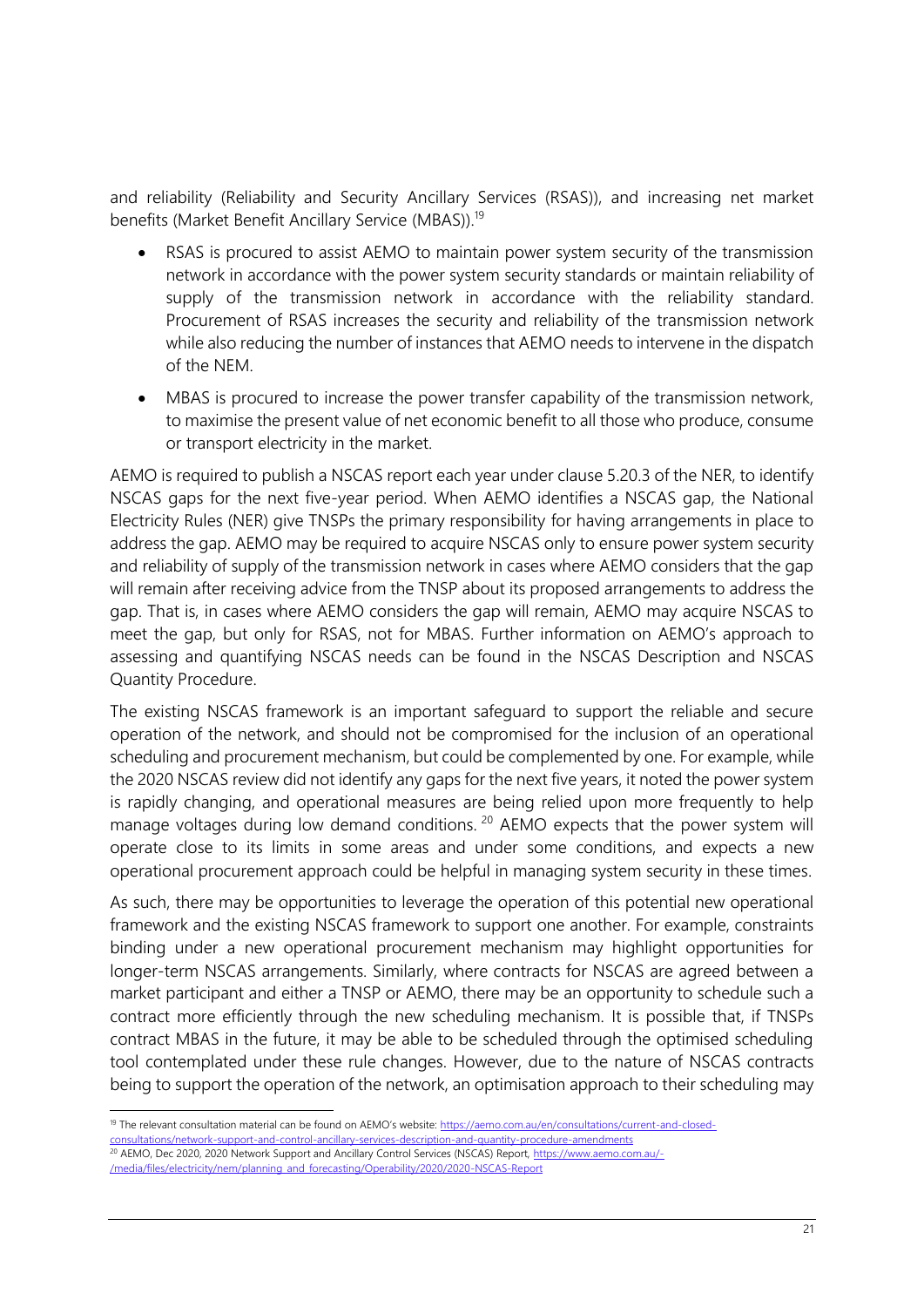not always be applicable. This will need case-by-case analysis and can be considered following the implementation of a mechanism.

AEMO notes there are expected to be system strength contracts agreed between system strength providers (TNSPs) and market participants under the evolved system strength framework. It is expected that these could be signed to support the efficient operation of IBR, and so, are more likely to benefit from an optimised scheduling approach for those services.

1.5. Question 2.2 What are stakeholders' perspectives on the AEMC's view that the implementation of either the MAS or NMAS approaches should ultimately transition to procuring unbundled system services as operational and technological knowledge improves?

As per our response to question 1.3, AEMO notes that the implementation of either of these options doesn't preclude unbundling and separately procuring system services. AEMO expects that if this occurs, the reliance on procuring explicit system configurations is likely to diminish. In practice, this would result in limited binding actions undertaken through this new operational procurement mechanism, or low costs associated with any such actions (whether that is reflected in a low price for the underlying system security support services, or in limited operational contracts being struck).

While the transition is occurring rapidly, there will be much to learn and understand as the NEM enter new operating conditions and technology continues to evolve. Introduction of a marketbased mechanism as soon as practicable will support the market operating securely and efficiently through this period, while this understanding develops. It is this understanding that should allow the transition to procuring unbundled system services that can be relied on to support secure operation of the NEM.

1.6. Question 3.1 What are your views on the trade-offs identified between the linear and binary formulation of constraints?

In responding to this question, we first discuss why AEMO does not consider a MAS approach alone is practical nor feasible as a market-based means for procuring secure system configurations (what the AEMC has termed procurement of "system security support services"). We then provide some further views on the specific trade-offs that have been identified between the linear and binary approaches.

### *Feasibility of the MAS approach*

To address the underlying problem, procurement of "system security support services" needs to account for valuing and scheduling the configuration of units to provide capability that is not energy or FCAS. This will mean different things for different types of technology and could include, for example:

• Valuing the capability provided when a synchronous machine is committed (e.g., the system strength or inertia inherently provided by spinning equipment).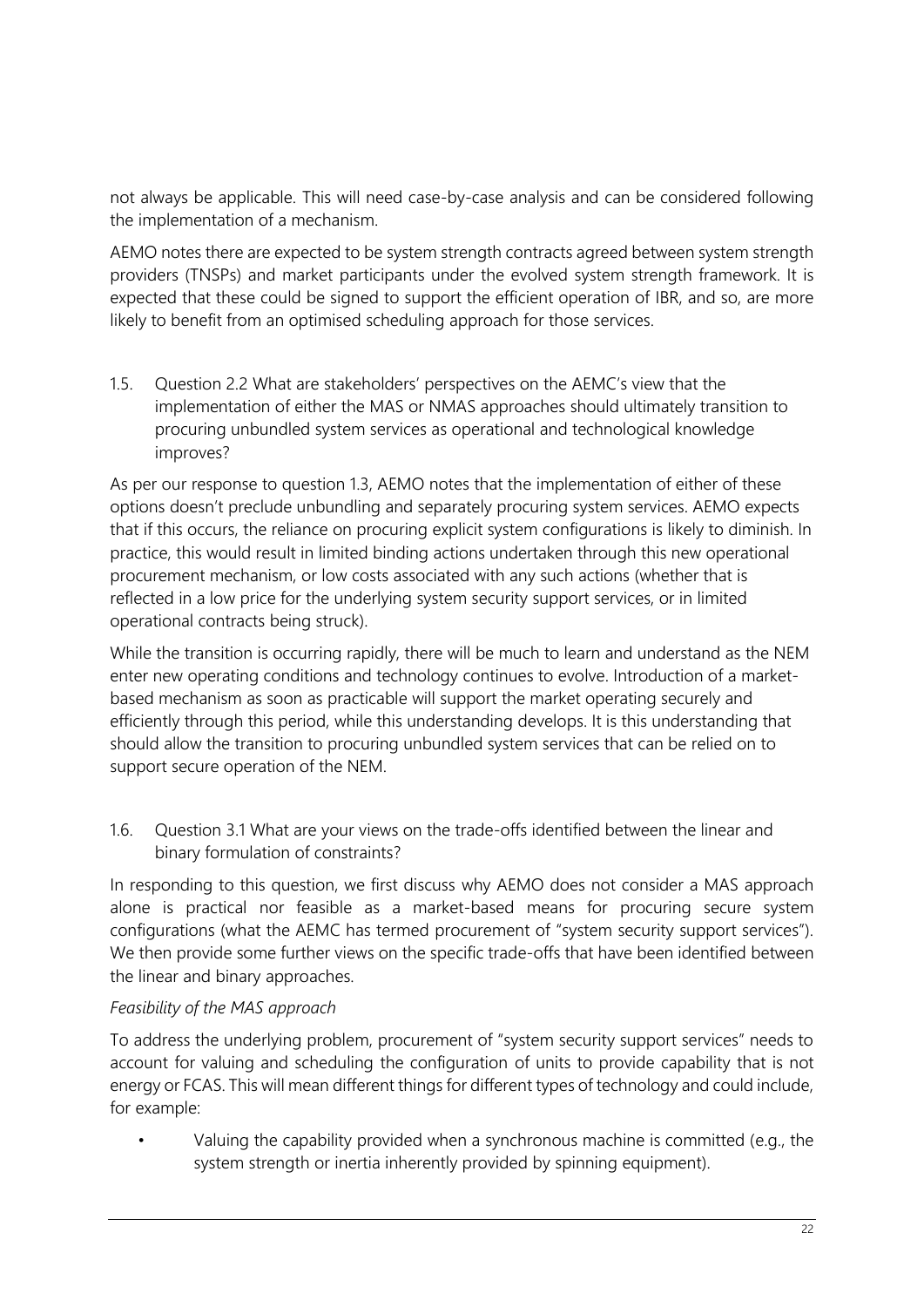• Providing a signal and binding commitment for an inverter-based resource to reserve reactive power capability, where this may restrict their active power capability.

Under the MAS approach it is intended that these services are incorporated directly into the dispatch and pre-dispatch engine, and each time the engine solves it will be seeking to find a solution that maximises trade for energy, FCAS, and the new system security support services, and also delivers a secure solution (security constrained economic dispatch (SCED)).

For dispatch itself, this equates to representing the constraints and services directly within the dispatch engine, and having the engine determine the efficient schedule and price for the services. For this to work, the engine needs to:

- Have inputs (constraints) representing the demand for the services, the willingness of providers to provide the services (bids), and the relationships between the services (constraints formulated with appropriate coefficients).
- Be able to co-optimise and distinguish between the various services to determine the most efficient schedule across the system that represents a secure state. This means both representing the underlying security of the system as well as representing tradeoffs between different resources for achieving that security.
- Form a price for the service to enable sufficient payments to the providers, based on their bids, and, ideally, provide a signal for investment.

Participants then need to be able to respond to the dispatch target within the dispatch interval (5-minutes), the delivery of the capability needs to be able to be verified for appropriate payments, and appropriate action needs to be able to be taken where there is non-conformance.

With a MAS approach, it is not clear how these characteristics will be formed for the system security support services:

The engine inputs: for energy and FCAS services, each requirement can be represented as a quantity (per region), with a single constraint determining whether this requirement is met. The efficient schedule to meet this constraint is then influenced by the other constraints in the dispatch engine to ensure the dispatch remains secure, but ultimately it is a clear quantifiable demand on the system for these services.

This is different for the new system security support services which will need to represent the physical attributes underlying the secure system configurations, which is not necessarily a quantifiable attribute. The secure state is often related to the specific configuration of the system elements including binary variables of units (e.g., on/off status) and set configurations of the system. The requirements therefore represented by system security support services cannot therefore be represented by a single constraint. Further, due to the nature of the requirement being met by binary variables, it is often difficult to linearise these relationships.

The ability to form the engine inputs has implications across the ability to co-optimise, price, and dispatch the service, as follows.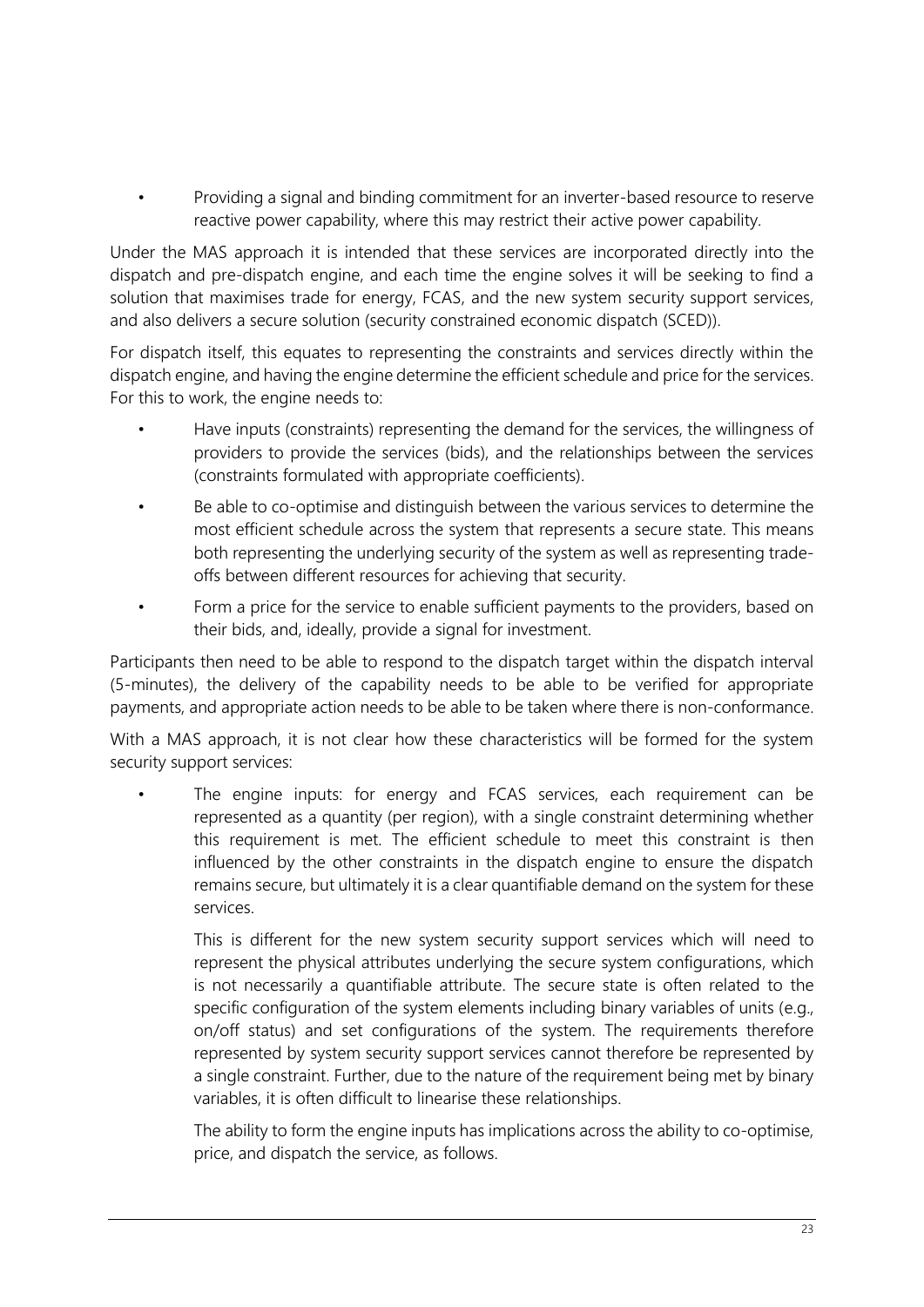• Co-optimisation of the schedule: The dispatch engine will seek to maximise trade (or minimise the total cost of dispatch) across the variety of markets: energy, FCAS and the new system security support services. It will need to meet the minimum level of each service, and then be able to make trade-offs between delivering more or less of one service and the costs associated with this, to deliver more or less (or vice versa) of another service, and the associated costs.

To produce a security-constrained economic dispatch, the engine needs to have constraints representing the minimum-security levels, as well as those representing trade-offs for the associated costs. These relationships will be the basis on which the engine produces the optimal result. As discussed by the AEMC, the approach will be different under the linear or binary model, and AEMO has reservations about how an efficient co-optimised solution may work under either, as discussed under each relevant heading below.

• Pricing of the service: similar to the formation of constraints, a single or zonal marginal price for energy and FCAS can be formed as the shadow price of the balance equation. The same cannot be said for the system security support services under either the linear or binary approach due to the inability to form a single constraint, where we are considering the full range of requirements being "bundled" into the single "system security support service" category.

The formation of consistent, understandable price that reflects the value of the services and provides a signal to market is a challenge to be managed through any operational procurement of such services. AEMO considers this is also a key topic of further consideration also for the NMAS approach and provides further comment in its response to question 5.1. As to the MAS approach, the potential implications is different under each of the linear and binary approaches and is discussed further below under each heading.

Reliance on dispatch ultimately delivering a secure system: under the MAS approach, the NEM dispatch engine will be optimising for the delivery of the security services alongside energy and FCAS, and participants will receive a dispatch target for the delivery of the system security support service in real-time. For system security support services, this target could equate to changing the commitment status of a unit, or the way in which an inverter is configured, for example, to meet the needs of the secure configuration. Such a response usually takes more than 5-minutes to initiate, so under the MAS approach, the pre-dispatch eco-system will be relied on for participants to arrange their equipment to deliver these security services, and be in a position to meet their dispatch target, or ensure they bid in such a way to ensure they do not receive an infeasible target. As described further in the following paragraphs, AEMO has concerns as to whether this will be feasible and practical for the delivery of the system security support services, and whether this will be able to be relied on for secure operation.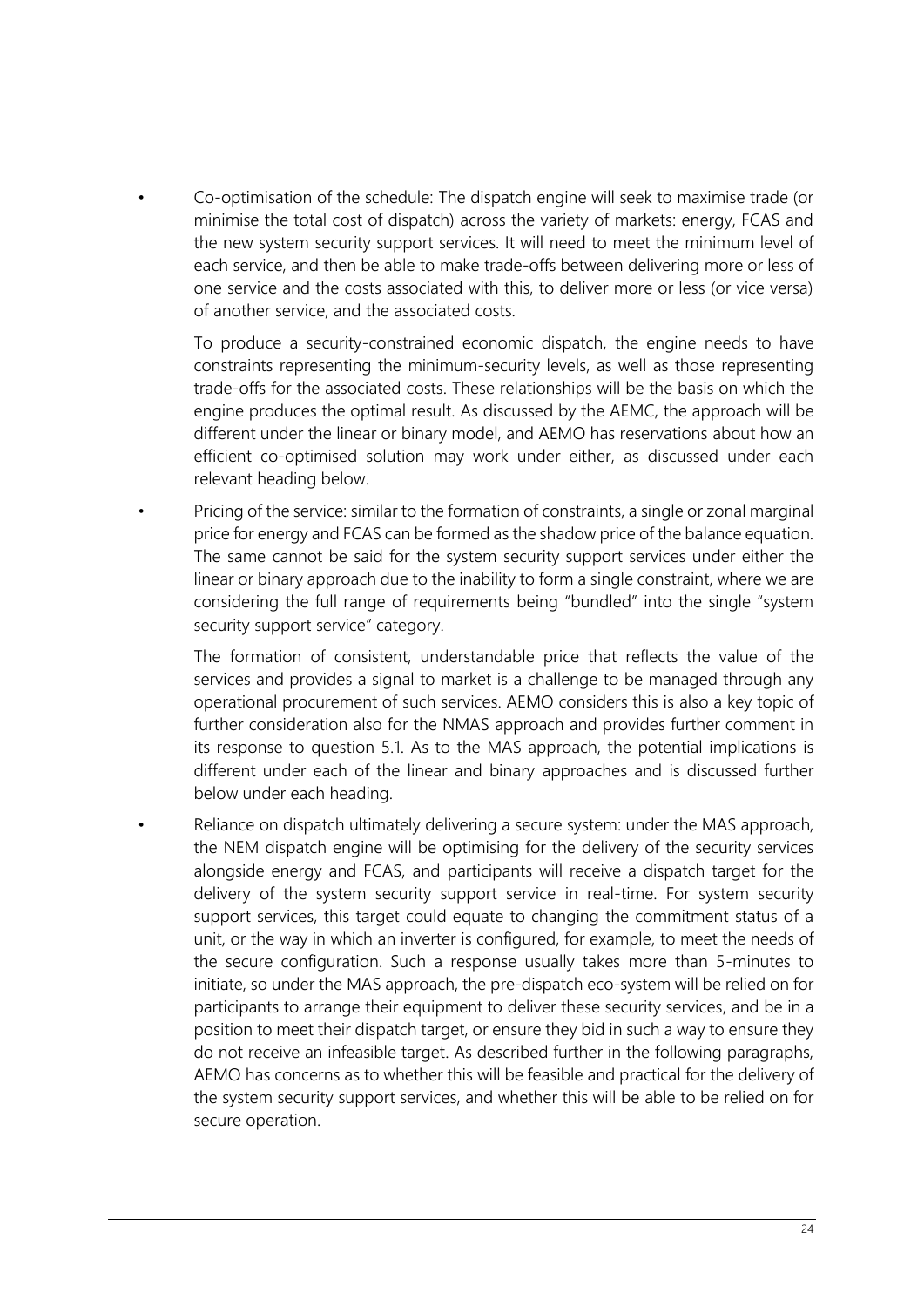• Verification of the delivery and potential non-conformance actions: AEMO has concerns that under the MAS approach, if a participant cannot, for whatever reason, meet their dispatch target to provide system security support services, the system may be left insecure, with limited options available to AEMO to secure the system within 30-minutes. There is a risk this could occur due to the binary nature of the optimisation, in that it may produce a dispatch signal that is infeasible for a participant to meet, where it was not in a position to do so because pre-dispatch had not indicated this would be likely. In some scenarios, the only options available may require AEMO to direct on a different unit that may have a lengthy start-time, or may require a significant re-configuration of the system. This is different to energy and FCAS whereby non-conformance in a particular dispatch interval is generally more incremental and thus can usually be managed through various actions immediately or over the next few dispatch intervals, including activation of regulation FCAS, redispatch of energy and FCAS in the next interval, and if need be, directions to participants to change their energy output incrementally.

### *Reliance on the pre-dispatch eco-system*

As the AEMC describes, the MAS approach relies on the pre-dispatch "eco-system" enabling participants to optimise their bids such that the eventual dispatch will be feasible and produce an efficient schedule from interval to interval. In this, it is important the pre-dispatch engine continues to represent the dispatch engine, and each time it runs it solves each interval for the SCED almost independently, providing an indication of what is likely to occur in dispatch (schedule and price) based on those inputs. In this way, pre-dispatch can enable participants to make optimal trading decisions based on a projected secure outcome.

AEMC describes this as the pre-dispatch scheduling process converging to a secure schedule. This is an accurate description for the MAS approach between intervals, where under the MAS approach participants will need to bid to ensure that their eventual dispatch from interval to interval is feasible. That is, for example, they will need to bid to ensure they do not receive dispatch targets which they cannot physically achieve, such as turning on and off every 5 minutes, for example.

However, it is also useful to highlight that, under the MAS approach it is expected that each individual interval for which the pre-dispatch engine solves will also inherently solve for a SCED, as per the constraints and inputs available to the engine, and that this SCED will now represent the full range of power system requirements. However, with dispatch of the system security support services themselves within the SCED representing whether or not the dispatch will actually be secure, it is not clear whether the pre-dispatch engine will be able to resolve to a secure state each time. This could be because the linear representation does not sufficiently represent a secure system, or because the binary solve time is too long to find an optimised secure result (as discussed further below). This could also result in the market trading in and out of a secure state as it approaches real-time. Ultimately this may result in AEMO needing to continue to act outside of the market to ensure the system remains secure should it lack confidence the eventual dispatch will be so. AEMO considers that significant effort will be required to work through these challenges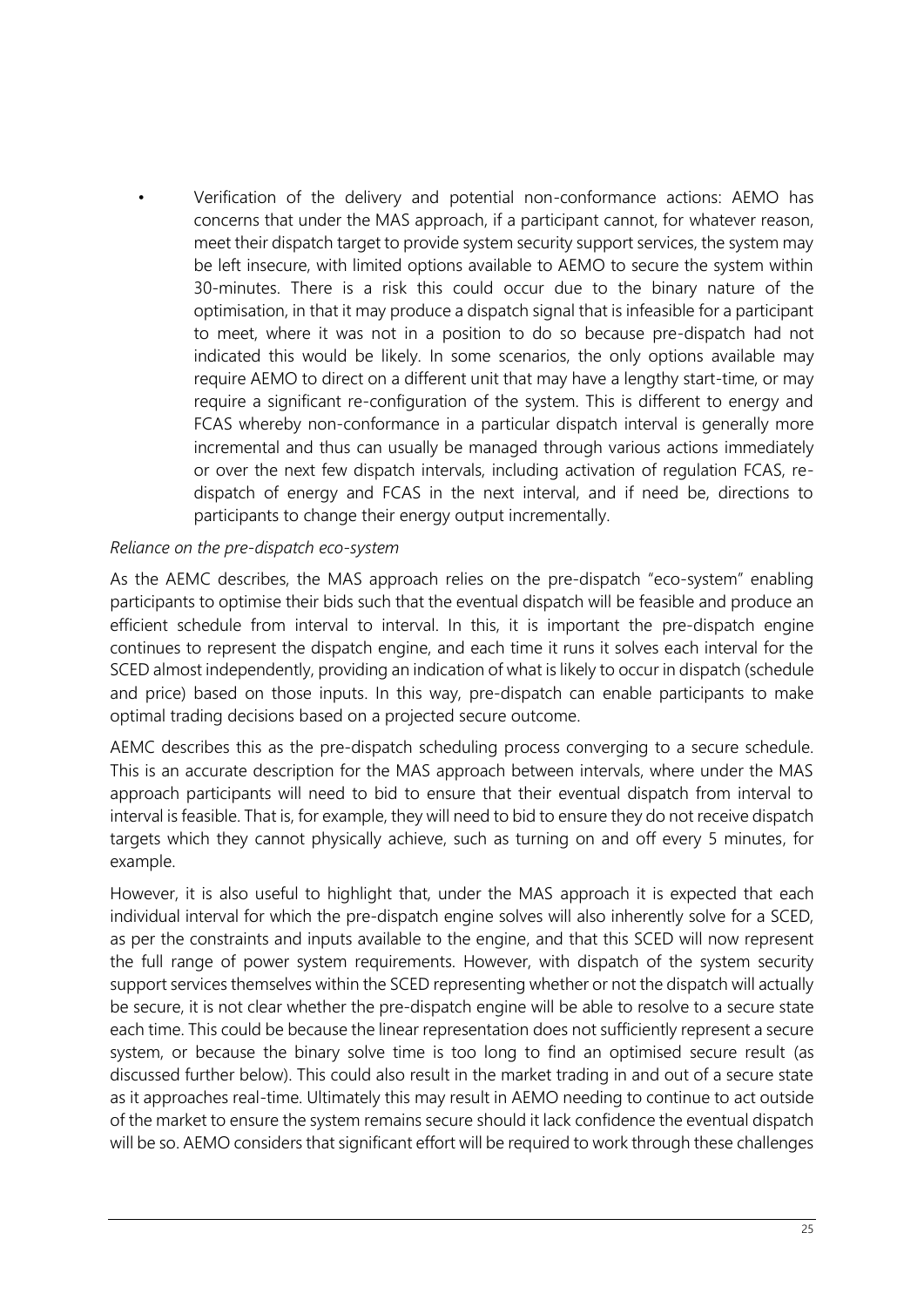to find a workable MAS approach, if one exists, that can act as a market-based solution to securing the system.

### *Linear*

The AEMC highlights that one potential drawback of the linear model is in the potential for partial commitment of a binary variable. AEMO agrees that this could undermine the approach, and notes:

- As described by the AEMC, a rule or heuristic would need to be applied to manage interpretation of a partial commitment. This could be a simple rule such that any result greater than zero is to be interpreted as a full commitment.
- In such cases, it could be that the physical schedule that results from the engine attempting to determine the best co-optimised solution is not actually that which is optimal. This would undermine the objective of the engine in seeking the most efficient SCED across all solutions.
- Depending on the heuristic applied and the relevant constraints, there could also be a risk that the interpreted dispatch may not actually result in a secure outcome. That is, there may be cases that result in a set of units being dispatched that does not actually represent a secure configuration of the system. This could occur, for example, in cases that the holistic co-optimization of the service against all other constraints that incorporate unit commitment or other binary variables (which, for example can include voltage and angular stability constraints) may result in dispatch results that have unit commitment variables in such constraints having either positive or negative coefficients (implying that the commitment of a unit could either loosen or tighten the constraint depending upon the nature of the resource (control systems etc) and system conditions). In such a situation, partial commitment may pose further challenges with respect to providing a secure feasible solution – this is, it may not be clear that increasing the partial commitment to an integer does produce a secure solution.

However, AEMO agrees that a benefit of this approach is that the risk for managing the potential partial commitment and possible insufficient payments is placed with generators. That is, participants could adapt their bids such that a partial commitment and possible partial payment still results in the participant receiving adequate payment to support their commitment. Aligning the ability for participants to receive payments which suit them (revenue adequacy) with the outcomes of the market is an important consideration in the future market design.

As described above, AEMO also queries how to best form a price in a linear model. The AEMC discusses the potential for marginal pricing under a linearised model, but AEMO notes that there will be complexities in forming a marginal price without a single constraint for the service. As described above, there is likely to be multiple constraints that are used to set the demand for system security support services, and a single constraint is unlikely to accurately represent the full security requirement. The commitment or configuration of a particular unit may also appear in multiple constraints. As such, each unit's contribution to each constraint would need to be taken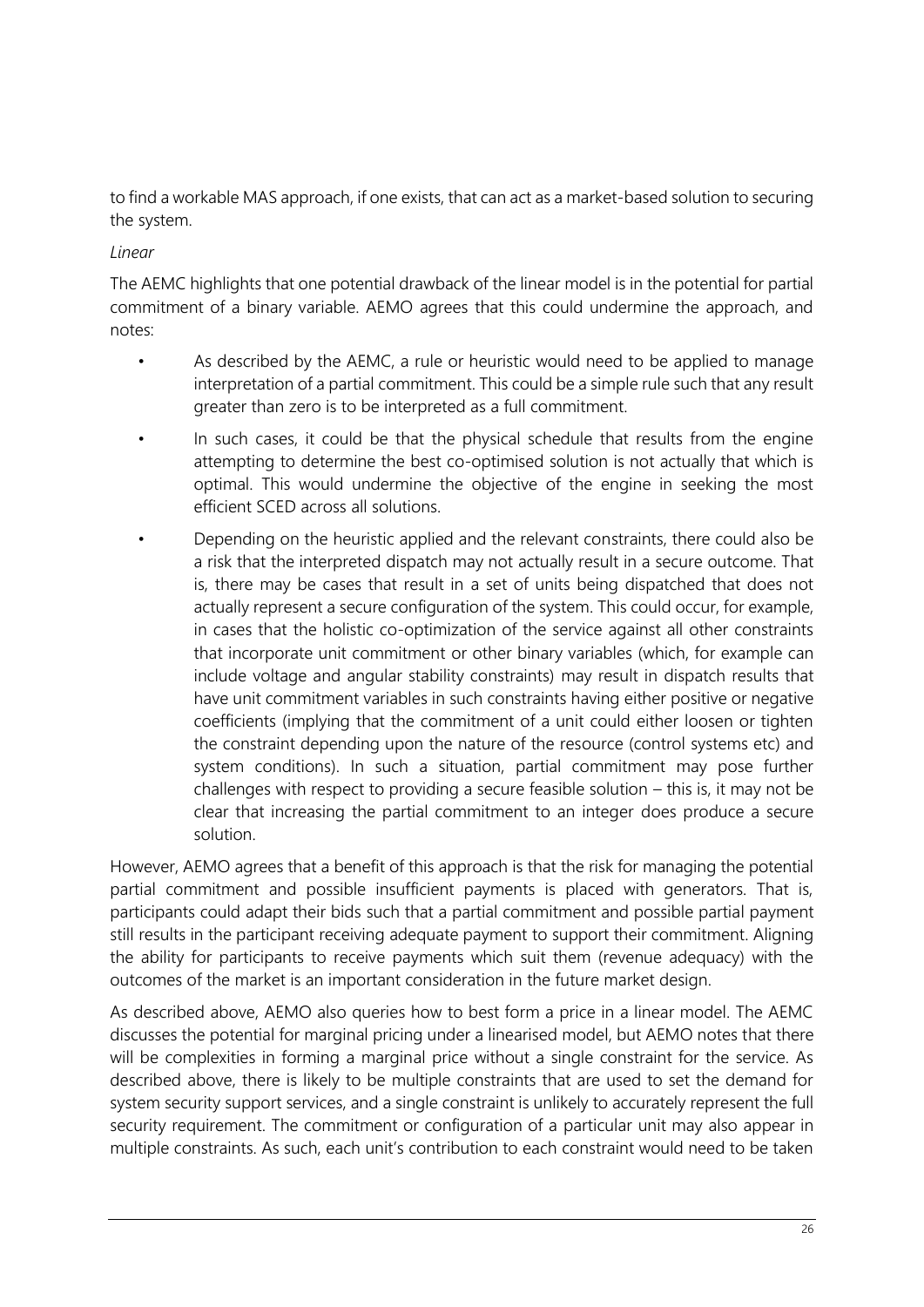into consideration in forming a price for the unit, similar to principles that are applied under locational marginal pricing models. While this approach represents the value the unit provides, it means that there is unlikely to be a single, simple price for the service. The implications for this are that pricing of the services is difficult to understand, and may not encourage the behaviours it is expected to support.

#### *Binary*

Under the binary approach to a MAS solution, the expectation is that the dispatch of the NEM would take into account the binary nature of the variables of commitment and in configurations. Given the inclusion of the binary variables is incompatible with marginal pricing as it introduces non-linearities, there is an expectation that there would be two optimisation runs for dispatch under this approach. The first run would be to find the optimal commitment, the second would be to determine the marginal pricing of energy and FCAS, setting the commitment of the first run as fixed, with further consideration to be given to the pricing of the new service – discussed below.

The AEMC describes a possible approach to the inclusion of binary variables as adding an additional binary optimisation engine that is run just ahead of the existing NEMDE, where NEMDE would take the outputs of the binary optimisation engine as inputs for the relevant binary variables. An alternative approach could be to replace NEMDE with an engine that runs the binary optimisation internally, and then runs a second linear run to determine the marginal price of energy and FCAS.

Under either of these approaches, a binary optimisation run is required to determine the optimal commitment or configuration of units, and could be configured to co-optimise with the delivery of energy and FCAS. As the AEMC discusses, this introduces challenges as to whether such an optimisation can be run in the time required for dispatch (5-minutes). Further information regarding binary optimisation processes, including run-times, was discussed by the ESB in their NEM2025 reports.<sup>21</sup> Under the MAS methodology, the optimisation would occur at the time of dispatch, and it is also not clear whether participants would be able to respond to the signals and change their commitment to meet such dispatch targets even if these were able to be provided (as discussed above).

Moreover, under the MAS methodology, it would be expected that the pre-dispatch engine should be configured to represent the dispatch engine with corresponding required changes in inputs to address forecasts or pre-dispatch bids as opposed to actuals. As such, under the MAS approach, it should be expected that the pre-dispatch engine is similarly either replaced or paired with a binary optimisation approach, which would assess the pre-dispatch period interval by interval as per current practice. Again, it is therefore likely the pre-dispatch run-time would increase exponentially, which would reduce the frequency with which it could be run, and also the relevance of the outputs as more time would have passed since the latest inputs were

<sup>&</sup>lt;sup>21</sup> See for example, Section 2.2, p18-34, Energy Security Board, Post 2025 Market Design Options - A paper for consultation, Part B[, https://esb](https://esb-post2025-market-design.aemc.gov.au/32572/1619564172-part-b-p2025-march-paper-appendices-esb-final-for-publication-30-april-2021.pdf)[post2025-market-design.aemc.gov.au/32572/1619564172-part-b-p2025-march-paper-appendices-esb-final-for-publication-30-april-2021.pdf](https://esb-post2025-market-design.aemc.gov.au/32572/1619564172-part-b-p2025-march-paper-appendices-esb-final-for-publication-30-april-2021.pdf)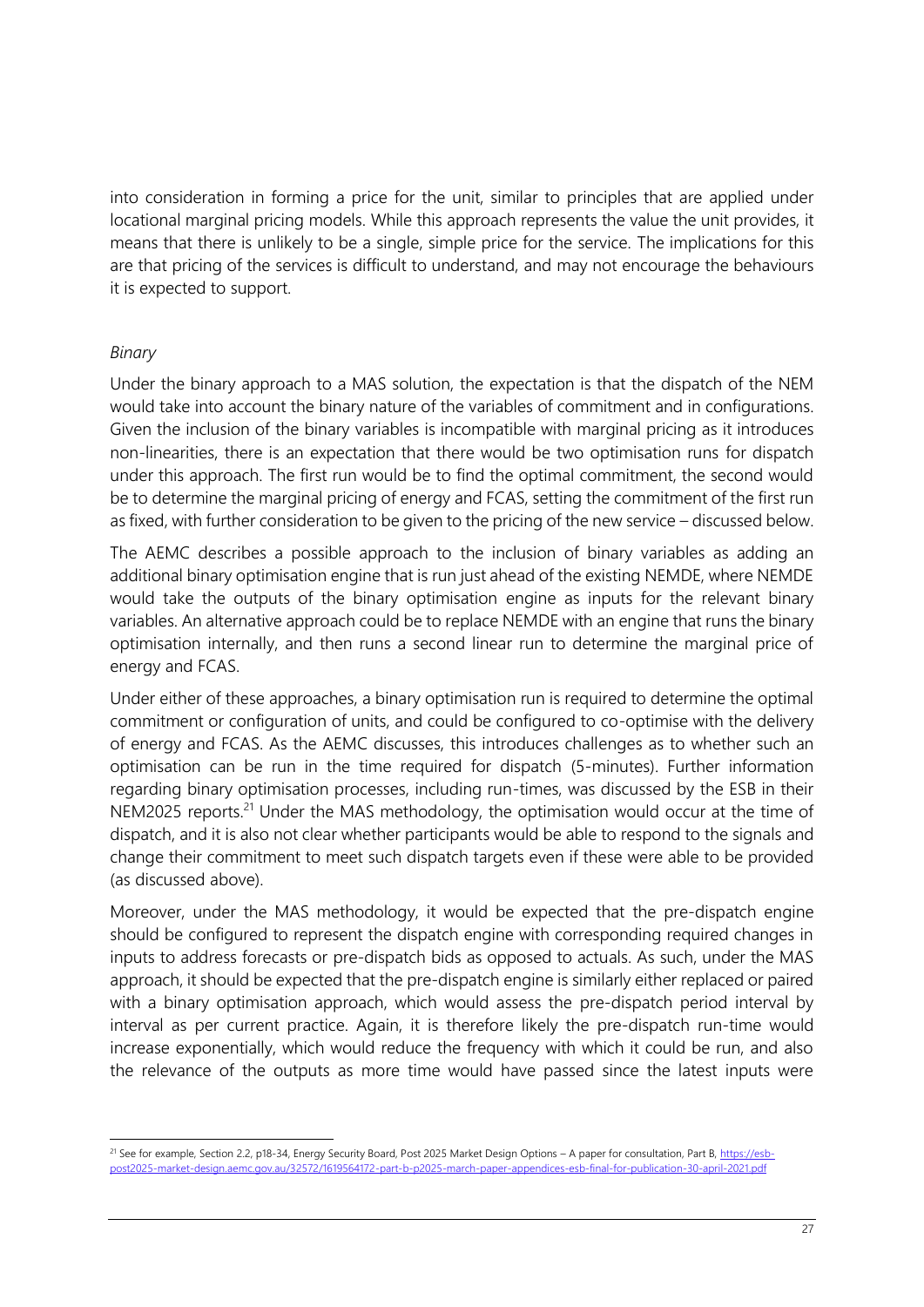provided. As such, the ability for participants to utilise the pre-dispatch process to converge to a feasible and efficient schedule inter-temporally would be diminished.

It could be said that the MAS binary approach is attempting to use an optimisation engine to determine the optimal commitment, but at real-time. It appears to AEMO that this approach would be better applied at the time of commitment decisions, as would occur under the NMAS approach. Similarly, by running this optimisation at real-time the potential benefits of using an optimisation that can consider binary variables is diminished. That is, such an approach cannot consider the intertemporal aspects that a mixed-integer program that is solving intertemporally would be able to consider, like that which could be applied in the NMAS approach.

As indicated, price formation will also be difficult in the MAS binary approach. Similar to the discussion on the linear model above, while energy and FCAS prices can remain set through a marginal pricing methodology even with a binary optimisation, the nature of the system security support services would remain such that it would be difficult to form a single price for the service. This is true also of the NMAS approach, but AEMO considers that an NMAS approach has more options available for price-setting than under a MAS "spot-market" approach due to its ahead nature being more akin to the contract market. Price formation is a key topic AEMO has identified requires further consideration for progression of the NMAS approach.

### *MAS as a future solution*

Notwithstanding the discussion above, AEMO does consider there is merit in considering how potential linear MAS solutions, particularly those for specific unbundled services, may be able to work in tandem with a possible NMAS solution in the future. Inertia is one potential candidate for consideration in this manner. AEMO agrees with the ESB's pathway for consideration of inertia, whereby initially scheduling and operating procurement of inertia could be considered under the NMAS approach, and in the future spot markets could be considered for inertia (a MAS approach). This would also take into account the learnings from the implementation of the Rate of Change of Frequency services in the reform of the Wholesale Energy Market in Western Australia.

1.7. Question 3.2 Would the transparency of the market improve under this MAS approach, and how important of a consideration is this?

AEMO considers that the MAS approach to the "bundled" system security support services is unlikely to result in improved transparency, as the inherent complexity and potential infeasibility of the approach is likely to outweigh any gains by separately procuring such a service.

AEMO considers the MAS approach would be an ideal solution where a service can be specifically quantified, there are numerous participants that can compete to provide the service, and it is possible to linearise the demand for the service. If, for example, the only service that was required was to address concerns regarding falling inertia provision, AEMO would support further consideration of an inertia MAS solution more fulsomely. However, given the nature of the range of requirements that need to be accounted for in providing a secure system through the transition, AEMO considers priority should be given to managing how to address the full set requirements first, which is best suited to an NMAS solution, as further described below. Further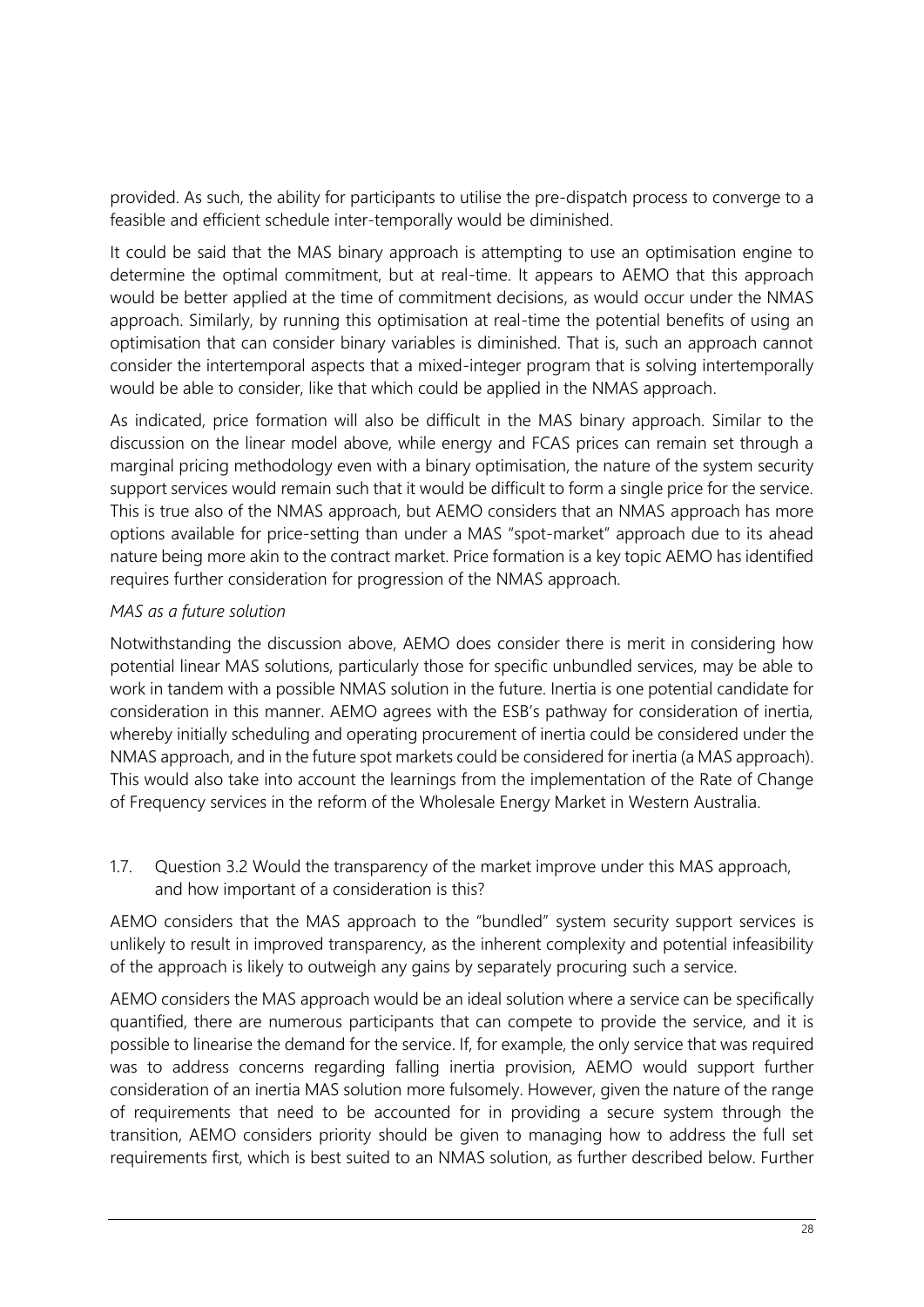consideration can then be given to unbundling other services as a MAS (for example, inertia) in the future.

1.8. Question 4.1 Would the transparency of the market improve under this [NMAS] approach, and how important of a consideration is this?

AEMO considers that the transparency of the market would improve compared to status quo under this approach, and this is one of the main reasons that it supports proceeding with consideration of this option. This approach provides an option to procure what is required to support configuring a secure system in the operational (pre-dispatch and dispatch) timeframe, before turning to out-of-market directions. An NMAS optimisation solution run ahead of time would give sufficient confidence for participants to be able to trade on a secure outcome, and for AEMO to fulfil its obligations to maintain a secure and reliable system.

### *Improving the pre-dispatch process*

AEMO's response to question 2.1 highlighted that under pre-dispatch, each interval should converge to a competitive equilibrium, but it shouldn't be the case that each individual interval converges to a secure state through iterations of pre-dispatch. Instead, it should be that each interval solved in pre-dispatch should already represent a secure dispatch. The NMAS approach can provide the elements that are currently missing in the SCED of NEMDE, because it sees the necessary security services scheduled by running an intertemporal optimisation over a defined period, ahead of time, in-line with pre-dispatch processes.

The reason NMAS is transparent is because it allows trading to be based on a secure system  $-$  a premise that we have with SCED. As the NMAS approach requires running an optimisation ahead on unfirm energy offers; it is inescapable that at times this will result in too much of the security service or too little when these energy offers subsequently change. But the alternatives are having none of the service scheduled and trading on an insecure pre-dispatch, (like we do today), or when the final NMAS optimisation is run, also then making all energy prices firm, and prohibiting further rebidding. These options are inferior.

This interaction between pre-dispatch and the NMAS optimisation is further explored by the AEMC in section 5.3.2 of the Directions Paper. It suggests that, because the NMAS optimiser is not run every time pre-dispatch is run, it will systematically procure an inefficient amount as opposed to a MAS approach. The paper implies that with a well-functioning MAS approach, the private scheduling ecosystem would always "buy" the right amount, but this isn't necessarily true – it returns a competitive equilibrium, not a hindsight optimum. Even in a MAS approach like that for energy, there are many times when an extra unit may have been committed on by the trader, it wasn't needed, but that doesn't stop it being optimal from a trading perspective, and the same should be true of security services.

AEMO agrees, that if the NEM could price and dispatch security services like energy, have 288 runs a day and multiple iterations of PD encouraging rebidding then it would likely have a better chance to get the optimum. Absent this, where a MAS option is not practical for the reasons covered in response to question 3.1, the NMAS allows the security services to be scheduled first,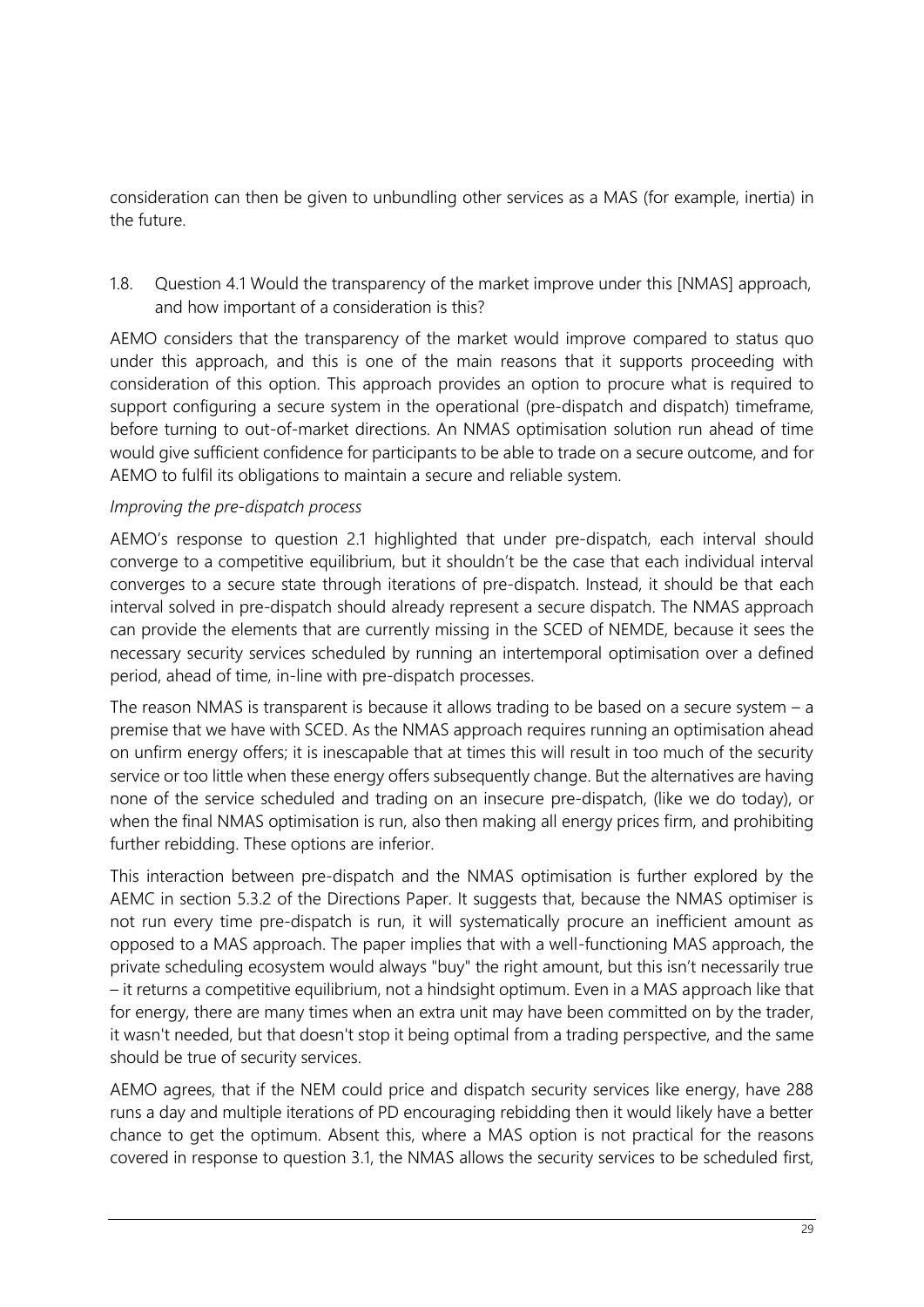with energy (and FCAS) bidding to follow. AEMO recognises that it may be the case that, at times under the NMAS approach, with the benefit of hindsight, more (or less) may be scheduled than would have been optimal, but this will still result overall in better outcomes than the status quo.

#### *NMAS approach will be more transparent than directions*

Under the current framework and with existing tools, directions are the only tool AEMO has available in the pre-dispatch and dispatch timeframe to secure the system if the market dispatch is expected to be insecure. Directions are an important component of the market framework, acting as a last-resort mechanism for AEMO to secure the system.

It has been well-documented that the number of directions seen in the last five years highlight that directions have been relied on to manage system security as system strength limits arose in South Australia. While the reliance on directions is expected to reduce as the new synchronous condensers are commissioned, there are substantial lessons to be learnt from the experience of the period between when the issue was identified, the solution was proposed, and when the solution has become available operationally.

The Directions Paper notes "directions are intended to be an out-of-market last-resort mechanism - consistent with the market design principle set out in clause 3.1.4(a)(1) of the Rules", which minimises AEMO decision-making to allow market participants the greatest amount of freedom to decide how they will operate in the market.<sup>22</sup> The NER, clauses  $4.8.5A^{23}$  which determines the latest time for AEMO to intervene, reflects the principle in NER clause 3.1.4(a)(1). 3.1.4(a)(1) is very useful if all security requirements are included in dispatch and pricing, because it is hoped prices will eventually encourage adequate supply. For services where the energy price does not support its provision, it can be argued that, waiting for the latest time to intervene simply prolongs the period where pre-dispatch is producing insecure results. During this period trading is based on inefficient prices and an insecure dispatch outcome, therefore prices are unlikely to converge to a competitive equilibrium.

Where directions are required to maintain security, participants can only recover costs, and not make a commercial return on the services they have provided. Further, AEMO will not direct to improve the overall efficiency of the market if the system is otherwise secure.

A formal, market-based procurement can be expected to be more transparent than existing practices so long as it operates with an appropriate overarching governance framework. A market-based procurement will require demand to be set and published ahead of the time of procurement, with participants given the opportunity to provide market-based offers to supply the needs of the system. It can be used to inform the longer-term frameworks, and as an additional tool for configuring the system for a secure outcome. AEMO provides further comments on how it expects the NMAS approach can be established to be more transparent than current arrangements in response to the remaining of questions.

<sup>&</sup>lt;sup>22</sup> p. 46 AEMC Directions Paper– Capacity Commitment Mechanism and Synchronous Services Markets

<sup>&</sup>lt;sup>23</sup> 4.8.5A(a) requires AEMO to publish notices of any foreseeable circumstance that may require AEMO to direct. 4.8.5A(c) requires AEMO to estimate and publish the latest time to intervene.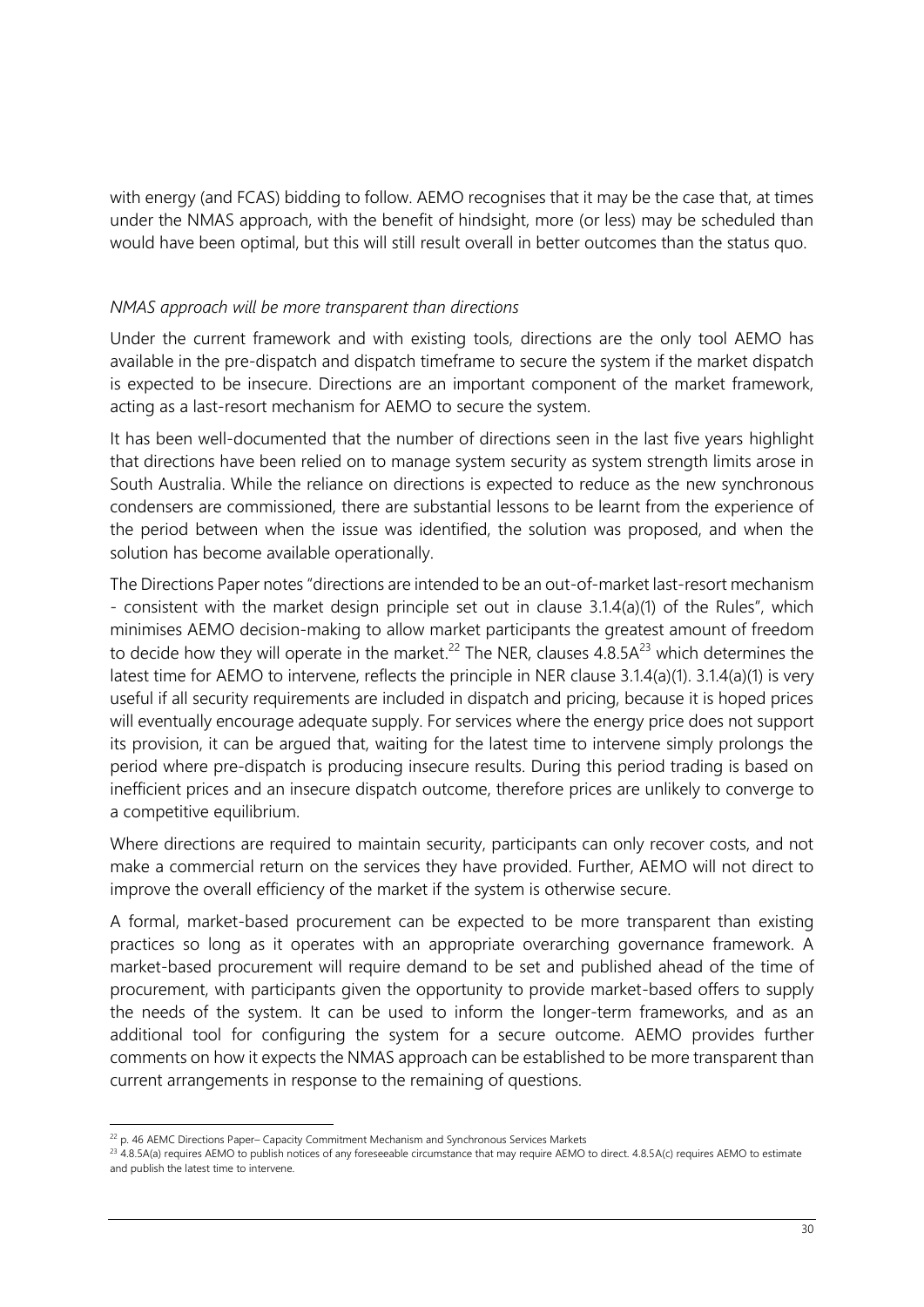1.9. Question 5.1 Do you think that either option would result in a more efficient, secure dispatch? Weighing up the inherent limitations of both approaches, which is likely to be more efficient, and why?

AEMO considers that the NMAS solution is more likely to result in an efficient, secure dispatch, both compared to the current framework, and compared to the MAS solution. The NMAS approach allows for:

- Incorporation of constraints that represent a greater range of power system requirements, including consideration of the status or configuration of units, which may be binary in nature and therefore require a mixed-integer program for optimisation. The limitations of applying a binary optimisation in a MAS approach (discussed in response to question 3.1) are reduced in an ahead optimisation, as there is more time to allow for the solution to solve to an optimal result.
- Setting the solution ahead of time supports pre-dispatch trading on secure outcomes and aligns with the commitment timeframe of many resources that may be competing to provide these services. This could allow for greater competition between possible solutions. Even where there is reduced competition (due to, for example the locational nature of the service), the NMAS approach allows for further flexibility in the pricing and payments associated with binding commitments.
- Inter-temporal optimisation whereby the NMAS solution can have a scheduling approach that can take advantage of running in the ahead timeframe across multiple intervals to find the most efficient option across the relevant horizon.
- Optimisation for an efficient market outcome  $-$  insofar as possible given the ahead timeframe of the NMAS approach. As discussed in the AEMC's paper, it is expected that this operational scheduling will consider where additional procurement or additional scheduling of units procured under long-term arrangements should be activated in order to produce an overall lower cost of dispatch, and produce market benefits, based on the prevailing pre-dispatch conditions.
- Co-ordination with the longer-term frameworks for provision of system strength and NSCAS. The NMAS approach allows for resources that are contracted to provide network support or system strength to be scheduled in line with operational needs, with an avenue for complementary operational procurement if required. By occurring ahead of time, this allows for other activities such as planned maintenance to be more efficiently scheduled.

AEMO acknowledges that there are also limitations associated with the NMAS solution, as have been described by the AEMC. These include the potential inefficiencies observed through scheduling and making binding commitments ahead of time, where the energy and FCAS schedule may change into real-time, and therefore the lack of ability to co-optimise with the energy and FCAS schedule. Further, as described in response to question 3.1, there is no clear way to determine the pricing that should be associated with these services, even in the NMAS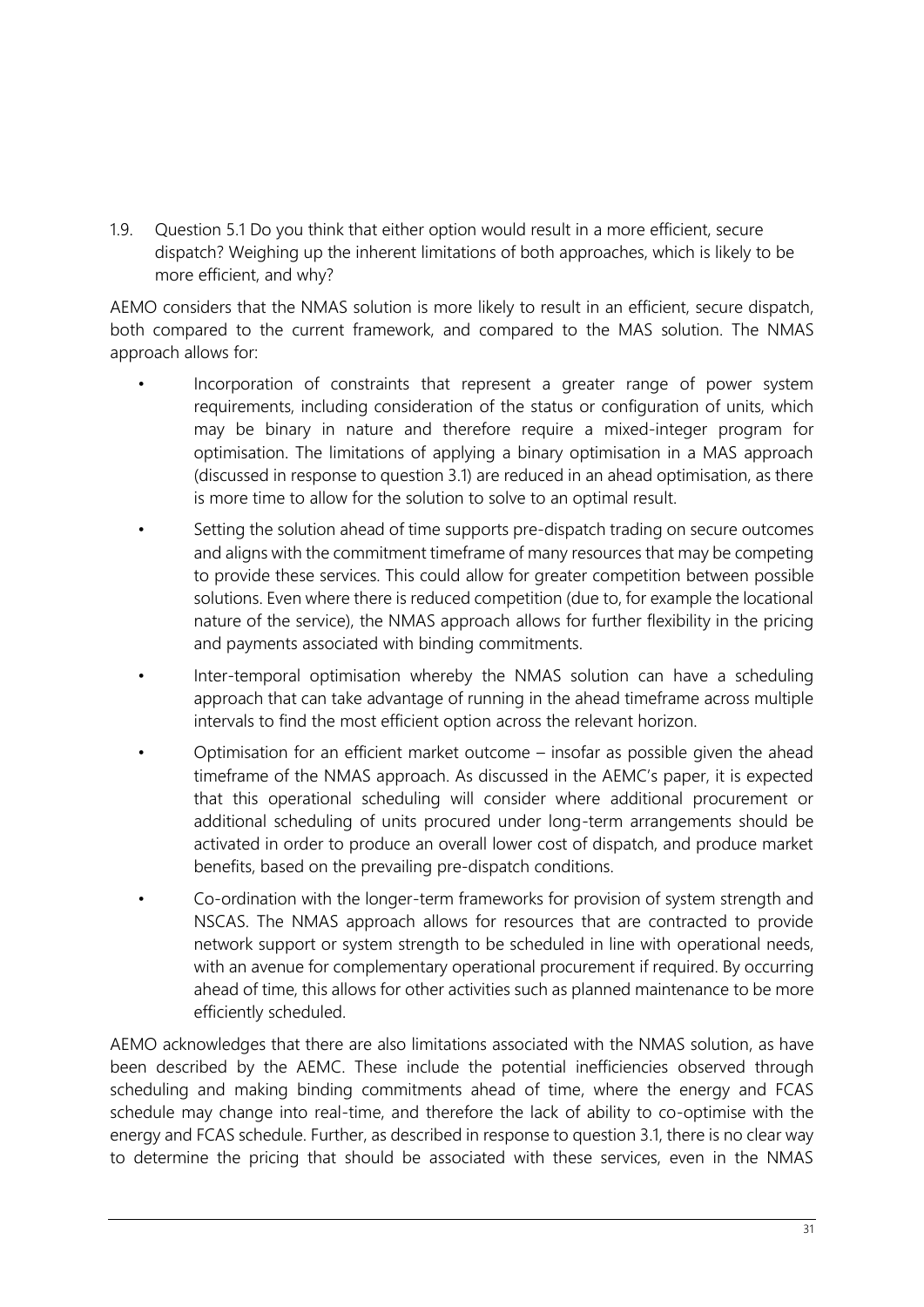approach, and the design of the pricing framework and how it interacts with the eventual dispatch needs further consideration. AEMO looks forward to further collaborating with the AEMC, AER, and industry to determine the most effective way to resolve any limitations within the NMAS approach. On the other hand, the drawbacks the AEMC has described of the MAS solution, and the impracticalities of that solution that AEMO has described in response to question 3.1, mean that a MAS solution is not a feasible approach for secure system configurations.

However, AEMO does not consider the MAS and NMAS options are necessarily mutually exclusive, acknowledging that this is not necessarily the intent of the AEMC either. AEMO appreciates the AEMC's efforts to present clearly distinguished models to support further consideration of an operational procurement of system security support services. It should be noted that these represent bookends of possible solutions and there may be middle-ground or combined solutions available. In this, it could also be that the description of each characteristic for each approach in Table 5.1 of the directions paper may not necessarily only pertain to that option, and there may be the potential to adapt particular features for applicability under an alternative model.

As discussed in question 3.2, AEMO considers that an NMAS solution for system security support services could work alongside MAS solutions for unbundled services, and in fact is expected to do so for energy and FCAS. AEMO also considers there may be merit in considering in the future how a MAS solution may work in conjunction with a possible NMAS solution to address improving the efficiency of the schedule. In such a scenario, the NMAS would be used to procure secure system configurations, and then the MAS could be utilised to trade from this basis. This could feature as part of possible future consideration of ahead market options as put forward by the ESB, following the consideration of an NMAS solution.

1.10. Question 5.2 Which option might better address concerns relating to the exercise of market power by service providers?

AEMO considers that market power concerns are best addressed through mitigation measures applied to a best-practice design, rather than selecting an option that better addresses market power. Given the nature of the system security support services it is possible introducing a mechanism for such procurement will require appropriate market power mitigation measures to be considered. This is true also where investment or planning timeframes frameworks are used to address these constraints. Notwithstanding these comments, the intent of introducing a mechanism to procure the required amount of the services should allow entry, encourage competition, and reduce market power.

1.11. Question 5.3 Do you think that either option would be result in greater market transparency? Which option would be more transparent?

As discussed in question 3.2 and 4.1, AEMO considers that the NMAS option is more likely to result in greater market transparency.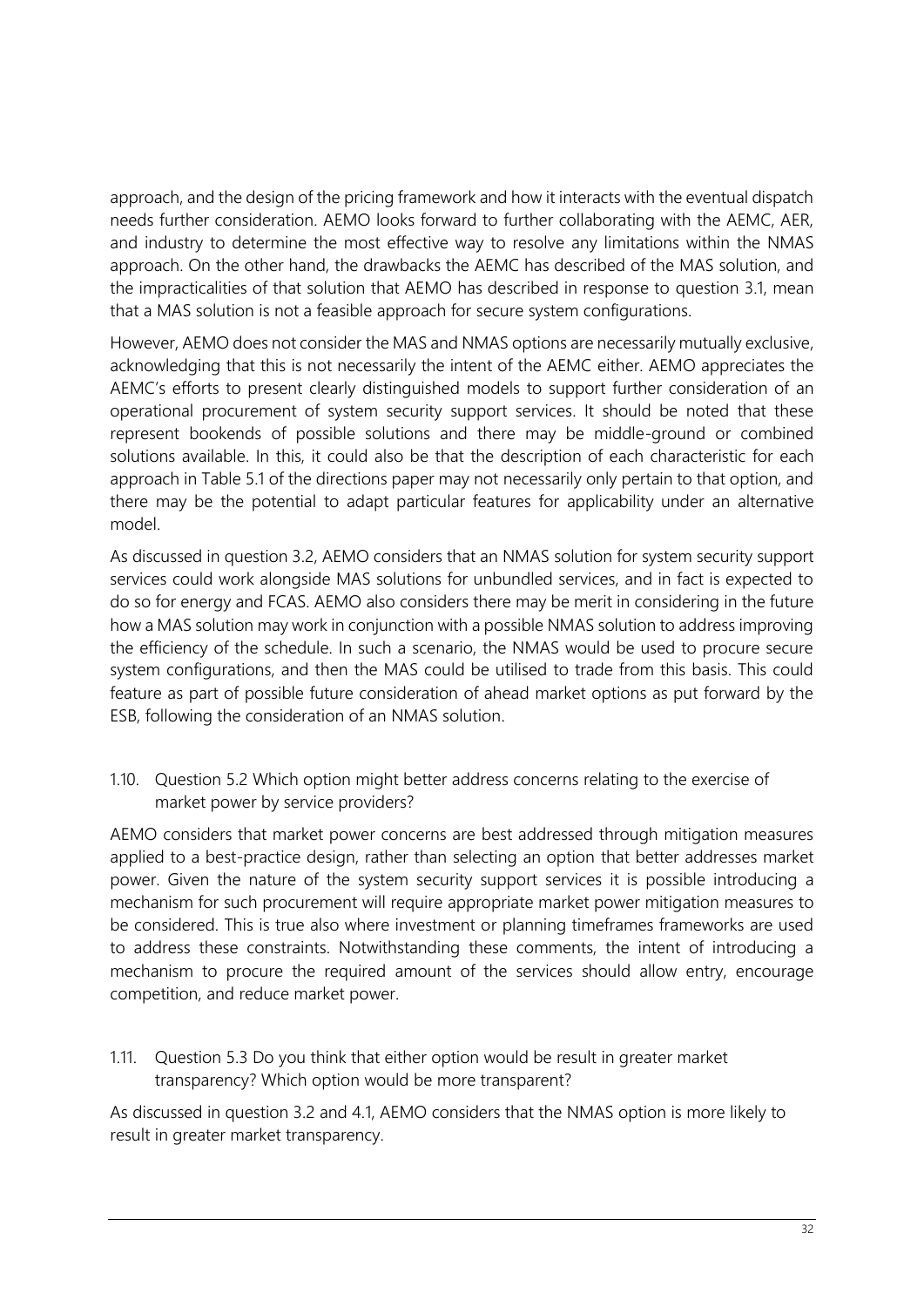1.12. Question 5.4 Which option might provide more efficient long-term signals to market participants, better influencing their investment and disinvestment decisions?

The introduction of any operational procurement for system security support services should improve upon the status quo for long-term signals to market participants to influence their investment and disinvestment decisions. An operational procurement provides:

- Information for the investment and planning frameworks to leverage in their assessments and proposals; for example, which constraints may be binding, and what payments are being made in the operational timeframe. This is similar to how the energy spot-market informs longer-term contracting and investment decisions for energy.
- Access to an additional revenue stream; where participants can bid for a commercial return to provide security to the system.

Each of these improves upon the current situation by providing signals for market participants that may influence their investment and disinvestment decisions with regards to system services, particularly as a signal for incremental investment. A well-functioning framework should influence participants' activities and actions for how they may provide a benefit to the system, or reduce the need for the system to provide additional services to counteract their behaviour. For example, where a resource may be making a choice to invest in an advanced inverter for their connection to the NEM, ideally an operational procurement for system services will provide an avenue for that participant making a return on that investment.<sup>24</sup> AEMO recognises that for this to work well, a framework whereby participants can understand how they may be included in secure system configurations which set the demand for the procurement will be required, and looks forward to working with industry as to how best to implement such a framework.

AEMO considers the NMAS option is more likely to provide better signals for these decisions, particularly due to its improved transparency, as discussed in response to question 4.1. However, it should be noted that neither solution is likely to provide a complete case for market participants to make investment and disinvestment decisions, particularly in isolation. Hence, it is important to consider this mechanism as part of a complementary package of reforms being sought to address the transition, and further consideration should be given to how these interact and combine to influence these decisions.

1.13. Question 5.5 Which option might better promote the evolution of our knowledge of the power system?

AEMO considers introduction of a practical operational procurement and scheduling mechanism will be a useful tool for operating the system securely and efficiently throughout the transition and beyond. With or without it, AEMO will continue the work it is progressing under the Engineering Framework to prepare to operate in the expected future operational conditions, and will continue to participate in international efforts such as the G-PST to progress overall understanding and development.

<sup>&</sup>lt;sup>24</sup> See AEMO's response to Question 1.1 for a reference to its white paper on the Application of Advanced inverters in the NEM.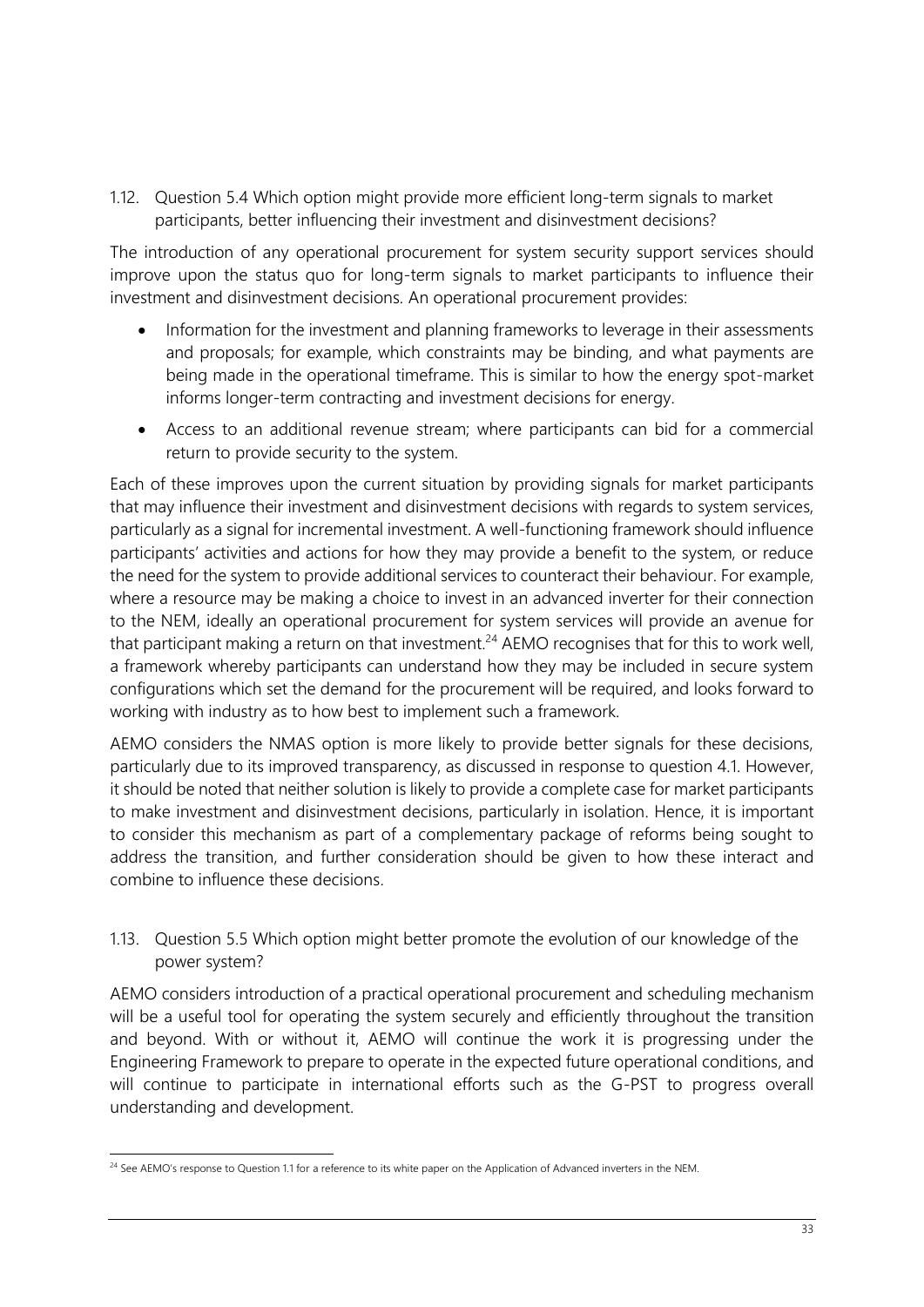There is a risk that the introduction of an overly complicated or impractical mechanism could distract and "use up" resources that would be better focussed on "evolving the knowledge of the power system". AEMO considers immediately proceeding with a MAS approach would likely exacerbate this risk, given, as it has identified, there are numerous challenges that would need to be overcome to make this approach work.

AEMO supports progression of the NMAS option that allows for a market-based process to operationally secure the system, reduce reliance on directions if new limits emerge, while leveraging our current understanding of the system and working alongside the engineering efforts to understand the future system. AEMO is committed to approaching the introduction of such a mechanism in a way that enhances the overall transparency of the market operation, and seeks to harness industries' capabilities and knowledge in how to best operate the system of the future.

1.14. Question 5.6 Which option might more easily transition away from bundled system services as represented by constraints relating to specific system configuration to one based on unbundled services?

As discussed under question 5.1, AEMO considers that the NMAS could best support further unbundling of services, which may, in-turn, then be best suited to a MAS approach.

1.15. Question 5.7 What are the likely implementation costs and timeframes, for AEMO and market participants, for each approach? Are there additional implementation considerations that we should take into account?

As discussed in the AEMC's Directions Paper, the reforms considered in these rule changes form part of the ESB's NEM2025 program. This is a large program of work, which will involve significant regulatory and IT change for both market bodies and industry participants. As an input to the final ESB recommendations for ministers in mid-2021, AEMO completed a preliminary assessment of the changes required to market systems to deliver the reform agenda. This identified an opportunity to strategically sequence the IT change program for AEMO and for participants. Further work is underway to unpack and consult with industry on a roadmap to deliver the reform. 25

With respect to an operational procurement for system security support services, AEMO notes following key components are likely to be required for implementation, with further elements likely identified as the design is progressed:

- detailed design for implementation,
- creation and amendments to operational procedures, including relevant consultation,
- a prototyping phase to design the scheduling engine,

<sup>&</sup>lt;sup>25</sup> Energy Security Board Post 2025 Market Design: Final Advice to Energy Ministers, Part B, July 2021, https://esb-post2025-marketdesign.aemc.gov.au/32572/1629945809-post-2025-market-design-final-advice-to-energy-ministers-part-b.pdf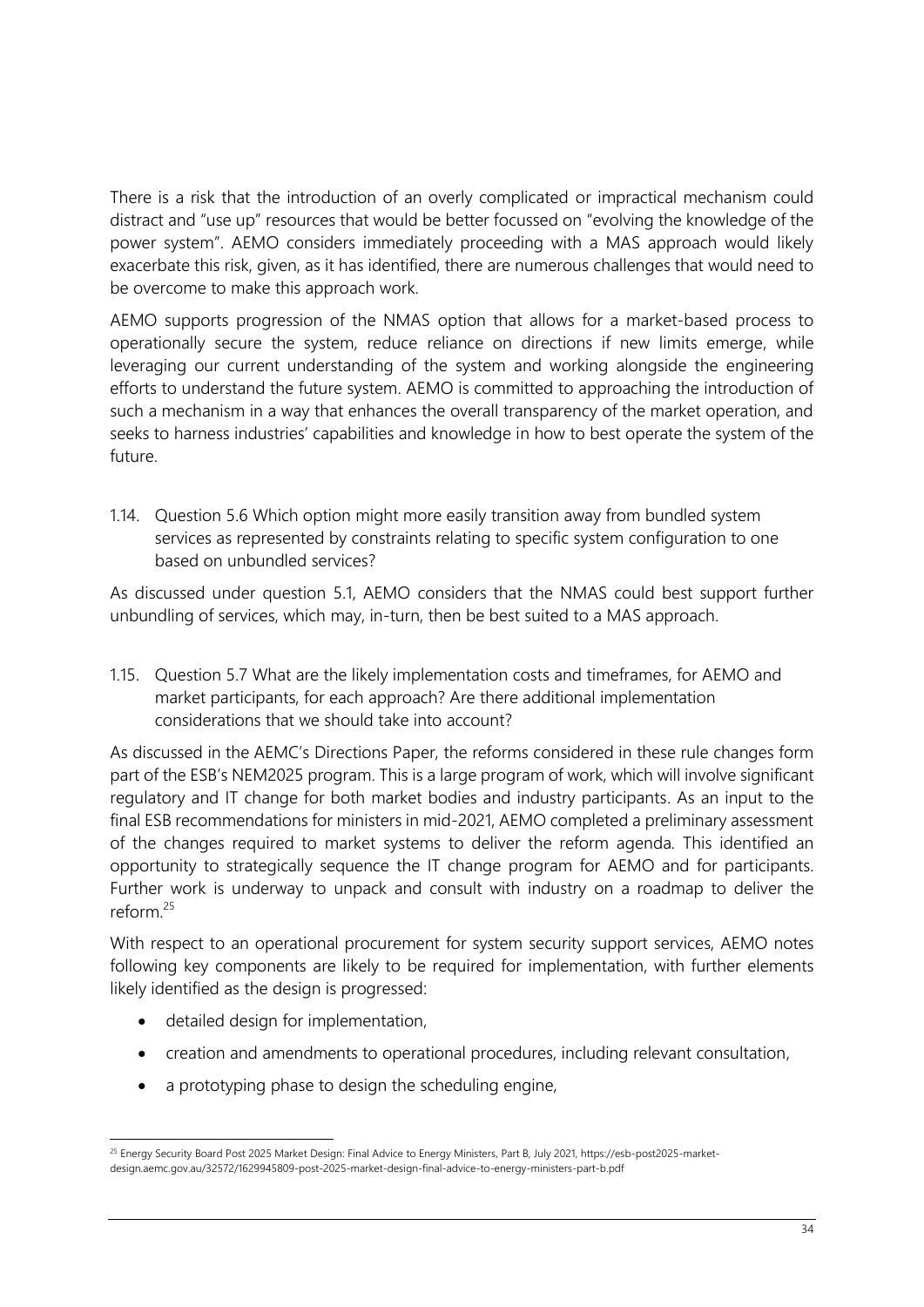- process amendments to develop the inputs for the new mechanism, including publication and relevant change processes,
- build of and integration of the new scheduling engine with existing systems,
- amendments to existing systems such as settlements to incorporate any changes,
- process amendments to consider any additional publication or reporting requirements for the new mechanism,
- user-acceptance and end-to-end testing of the above components,
- a market trial for participants.

A more detailed assessment will be required to determine the appropriate implementation timeline in tandem with the development of further design, and with consideration to the delivery of the broader reform package. This must also take into account the relevant changes for participants.

AEMO considers that the implementation of an NMAS approach is likely be less costly and take less time than the MAS approach, given the increased complexity associated with resolving the identified challenges. The MAS approach would also see the dispatch engine replaced or significantly altered which would require additional prototyping, testing and integration considerations for the solution. Further, such a change is likely to have increased impact on all market participants immediately, even those not interested in participating in the new operational procurement mechanism. From an implementation point of view, this can also therefore be expected to have increased trial and cutover impacts for participant systems.

1.16. Question 5.8 Do stakeholders consider there are additional merits or drawbacks to either approach that are not explored in this paper?

The paper discusses each option at a high level, and AEMO commends the AEMC on providing a solid framework for further analysis. AEMO has provided comment throughout this submission on additional considerations and merits and drawbacks of each approach, and looks forward to further engaging on this additional detail.

1.17. Question 6.1 What are stakeholders' views on the Commission's recommendation of the NMAS approach?

AEMO agrees with the Commission's recommendation of an NMAS approach.

Moreover, given the large program of reforms that are currently on the agenda, AEMO considers it would be best to focus future consideration on the NMAS option at this stage. Continued progression of a full end-to-end design of all options would take considerable effort and resources. AEMO considers it clear the MAS approach alone will require significant effort to make workable, and these efforts may be unsuccessful.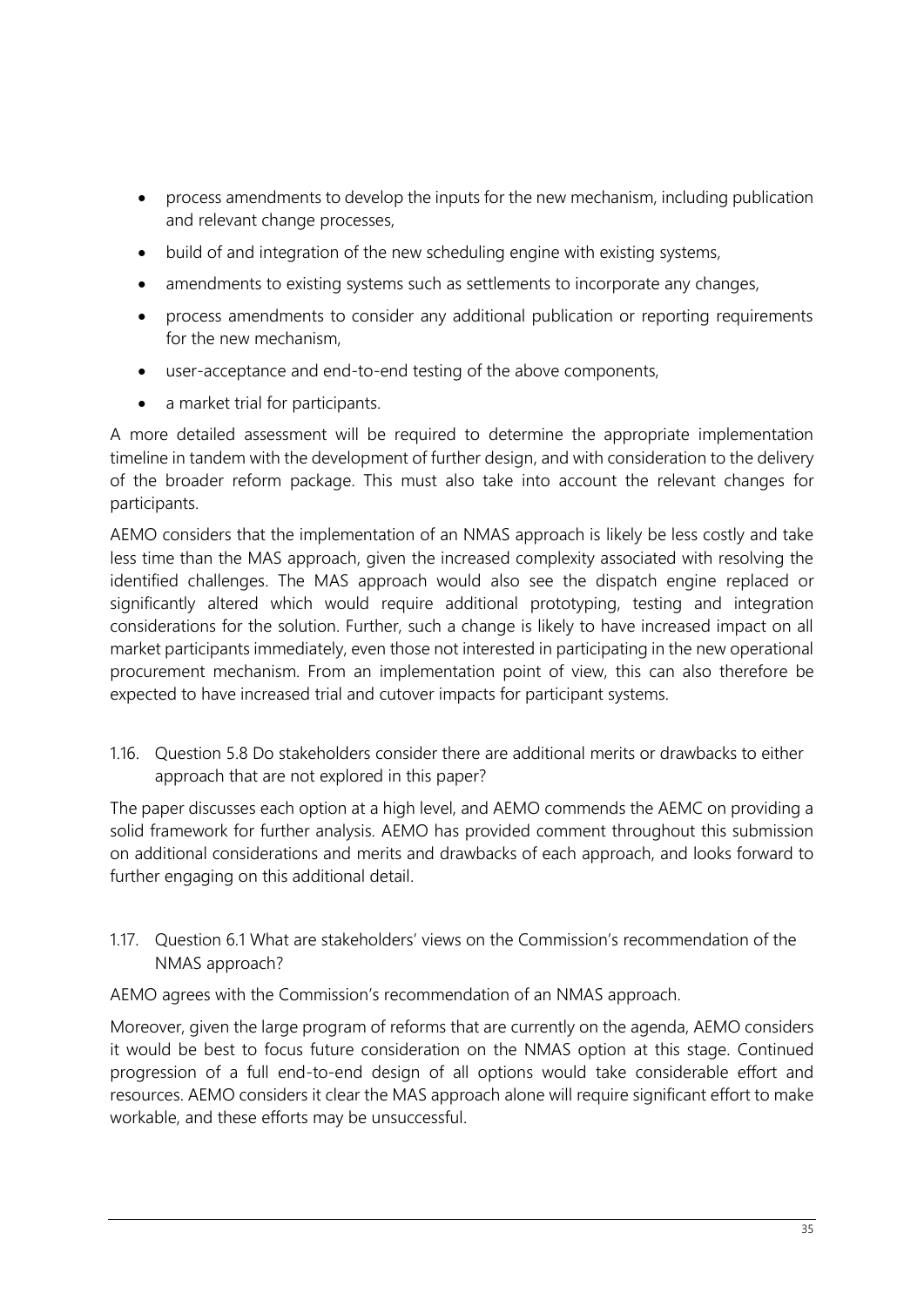Further, as previously discussed, AEMO would also support future progression of a MAS approach for unbundled services in the future.

1.18. Question 7.1 What are stakeholders' views on the issues that need to be examined further to inform this analysis

AEMO agrees with the list of issues the AEMC will seek to address in the future analysis. Each has various priority and requirements, and AEMO looks forward to continuing to work closely in collaboration with the AEMC in moving towards an end-to-end design, understanding the changes required to the rules, and for implementation of the eventual changes.

1.19. Question 7.2 Do stakeholders consider that here are additional issues that need to be examined in future analysis?

AEMO considers a complete end-to-end straw design will be the next step for understanding how an additional operational procurement could work, how it will interact with the dispatch of the system, and how it will integrate with, and complement, the existing and evolving planning frameworks that feature in the NEM. This will facilitate further progression of the design as identified above. As discussed, AEMO encourages this to focus on the NMAS proposal, and to leave further consideration of a MAS proposal to the future. As a starting point, the NMAS proposal could leverage the design of the system security mechanism (SSM) put forward by the  $ESB.<sup>26</sup>$ 

An end-to-end straw design should include consideration of the following elements, among those identified by the AEMC:

- How the "demand" for the operational procurement will be set, what form it will be when inputted to the optimisation, and for participants to understand how they may contribute.
- Participation frameworks both for how a participant can understand what they can supply to meet the demand, and what form their offer to supply the capability should take.
- The objective function of the optimisation and interaction with the energy and FCAS markets.
- The timing of the NMAS scheduling tool, when binding commitments would be made, and over what horizon.
- Obligations associated with commitment, and the consequential impact on pre-dispatch and dispatch.
- The pricing framework that should apply to the commitments of the NMAS, based on the optimisation tool, and any contract or obligations of the counterparties.

<sup>&</sup>lt;sup>26</sup> The SSM was described in Part B of the ESB's Options Paper published April 2021, https://esb-post2025-market-

design.aemc.gov.au/32572/1619564172-part-b-p2025-march-paper-appendices-esb-final-for-publication-30-april-2021.pdf.